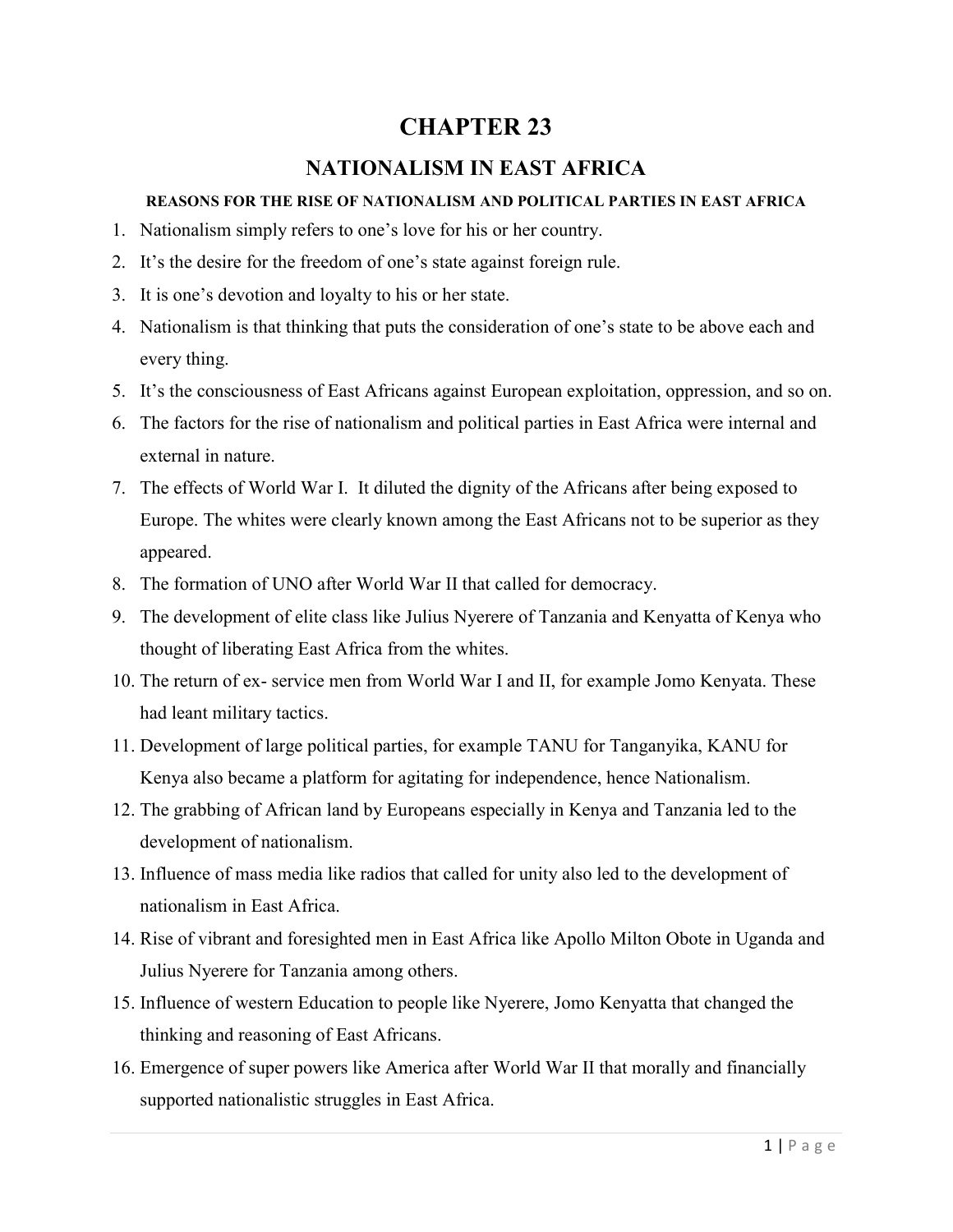- 17. Development of cities like Kampala Nairobi, Mombasa, Kisumu which acted as collecting centres for East African people from where they discussed political issues.
- 18. The influence of missionary activities and preaching that enlightened the people of East Africa into thinking for freedom and liberty.
- 19. The attainment of independence by the Asian countries like India in1947, which gave support to East African countries.
- 20. Economic developments in East Africa, for example after the construction of the Uganda railway transport became easy for the Nationalists to mobilize people. Improved transport and communication therefore expedited the growth of African Nationalism
- 21. The foundation of trade unions that united the East African people, for example the Busoga Growers Association.
- 22. The Success of Algerian war of independence 1954 1962 acted as an inspirational factor.
- 23. Development of common language like Swahili for Kenyans and Tanzanians that led to unity.
- 24. Role of Mau-Mau movement of Kenya that awakened the Africans the more.
- 25. Ghana's getting of independence in 1957 encouraged East Africans to also pressurize their colonial government to give them independence.
- 26. The success of Egyptian revolution of 1952. Thereafter, Egyptians gave moral support, for example their Radio Cairo was used by Jomo Kenyatta to attack colonial policies in Kenya.
- 27. Formation of OAU, which inspired different countries to get independence.
- 28. The oppressive colonial polices into East Africa, for example forced labour increased African struggle for independence.
- 29. Signing of 1941 Atlantic Charter by Roosevelt and Churchill that stressed the importance of self rule.
- 30. The 5th Pan African Congress organised at Manchester in 1955 acted as a platform for African struggle.
- 31. Role of the Cold War politics where Russia and America supported different countries to get independence with the hope that they will take on their political ideologies, that is to say socialism by Russian (USSR), and capitalism by USA.
- 32. Role of independent Churches which were religious organization formed by the Africans. They made the Africans aware of the whiteman's exploitation.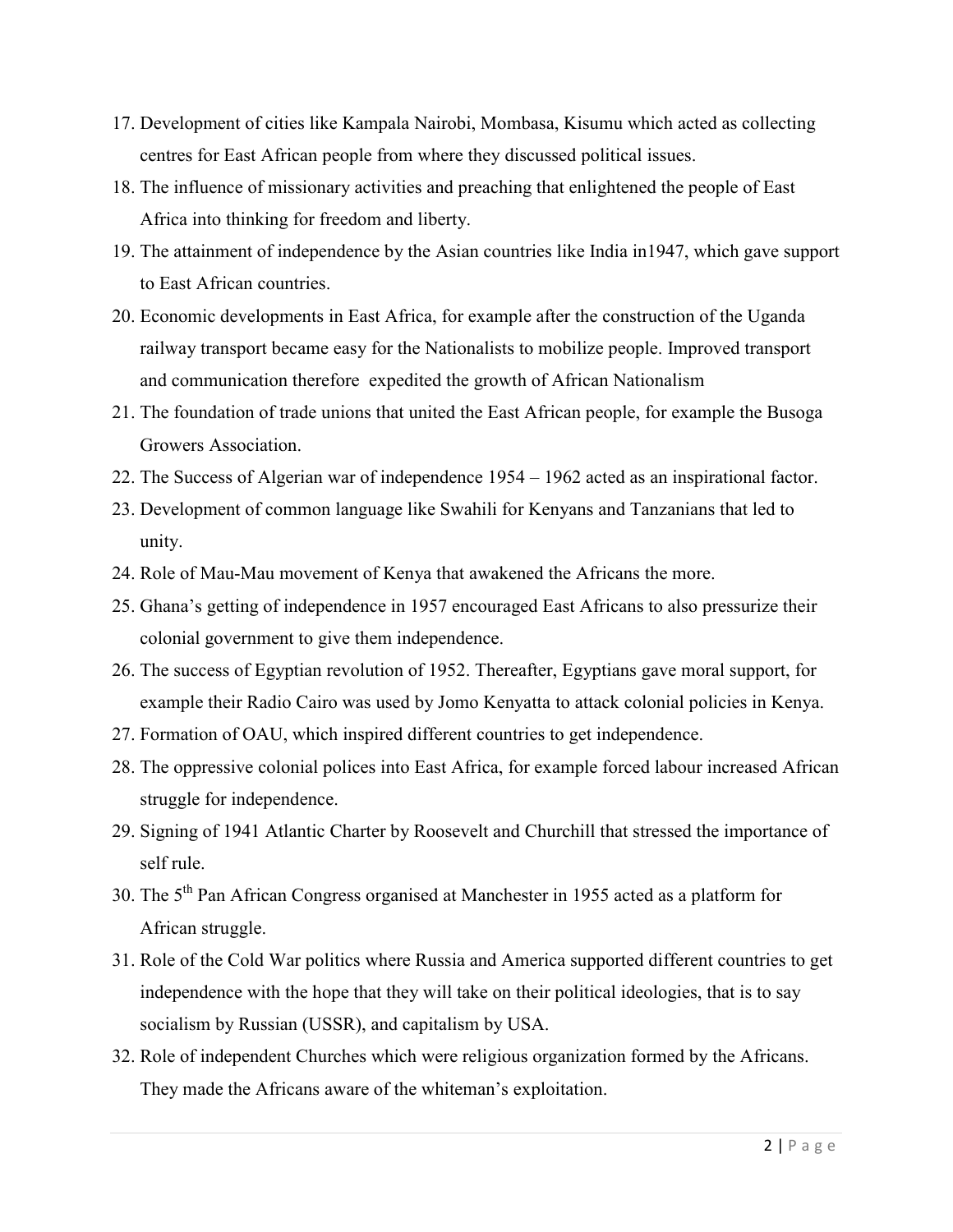**Note that** the factors for the development of East African nationalism are similar to those that led to the development of political parties in E Africa.

### **THE ROLE OF SECOND WORLD WAR TO THE GROWTH OF MODERN NATIONALISM IN EAST AFRICA**

- 1. Nationalism refers to ones love for his country. It was the desire for East Africans to administer themselves thus it involved activities that aimed at gaining independence.
- 2. It also refers to the willingness, national unity, devotion and African determination for self rue.
- 3. Africans hated foreign rule in totality and they picked up arms against the foreign rule.
- 4. World War II contributed to growth of nationalism and later to East African independence both politically and socially.
- 5. There were so many East Africans who participated in World War II and when they came back, they were determined to demand for better conditions. These included people like General china of Kenya.
- 6. The Africans who participated in World War II learnt the European warfare, for example they learnt new military tactics and the use of guns.
- 7. The Second World War veterans became very violent to be controlled by the Europeans when they came back. They even formed political movements in their respective countries.
- 8. The UNO was formed after the Second World and it demanded for immediate decolonization of Africa, East Africa inclusive.
- 9. The war also exposed the Africans to western culture and civilization and this enabled the Africans to know how to deal with them.
- 10. The war also removed the African inferiority complex about the European superiority which was on the Africans for long. During the war, the Africans fought alongside the whites and they discovered the weaknesses of the whites.
- 11. The war led to the coming up of new anti-colonial super powers like USA and former USSR that decampaigned colonialism.
- 12. World War II encouraged the formation of political parties which increased the need for independence.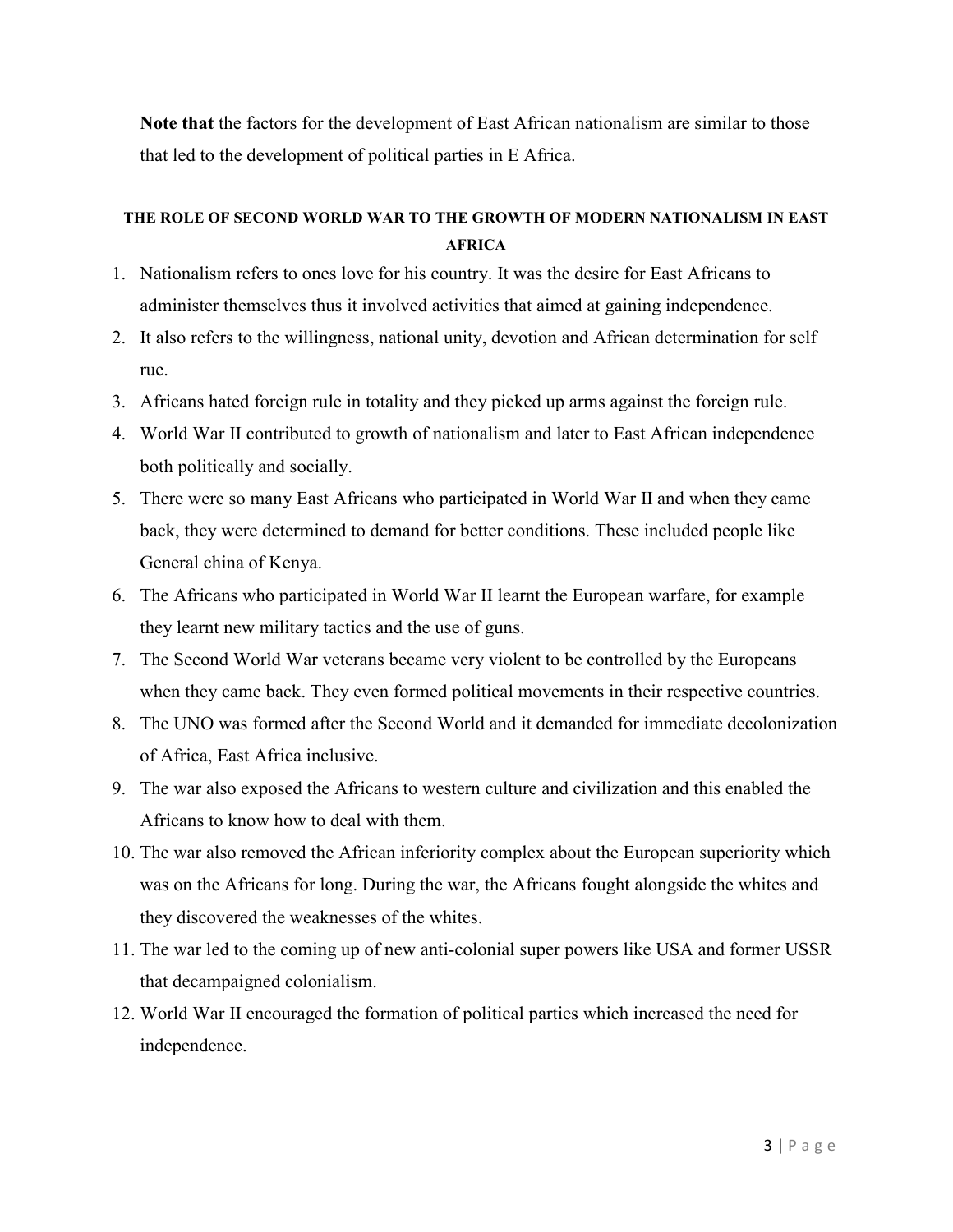- 13. After World War II trade unions were formed. These demanded for better conditions of workers.
- 14. The Second World War also led to the formation of Pan African National Congress after a meeting which was held in Manchester where the Africans agreed on the slogan "SELF RULE NOW".
- 15. The granting of independence to India and Pakistan in 1947 spread to East Africa in the 1950s when the war veterans demanded for independence hence a contribution of Second World War.
- 16. The getting of independence by Ghana in 1957 under Kwame Nkrumah increased East African Nationalism.
- 17. The return of the educated class like Jomo Kenyatta and Julius Nyerere from abroad increased the quest for independence. They had interacted with others from other countries during World War II and shared ways of attaining independence.

### **Revision question**

How did the Second World War contribute to the growth of modern Nationalism in East Africa?

#### **NATIONAL1SM IN UGANDA**

### **REASONS FOR DELAYED NATIONALISM IN UGANDA**

- 1. Nationalism refers to ones love for his country, it was the desire for East Africans to administer themselves thus it involved activities that aimed at gaining independence.
- 2. Nationalism refers to ones love for his country, it was the desire for East Africans to administer themselves thus it involved activities that aimed at gaining independence.
- 3. The pace of development of nationalism was indeed too slow and this was due to a number of factors namely:
- 4. Effects of colonialism where the British used their indirect rule that was characterized by divide and rule, tribes were kept completely apart, hence delaying the development of nationalism. For example during the development of nationalism, Ugandans looked at Buganda with envy or jealousy due to divide and rule where Buganda was used as Kings and chiefs over other areas.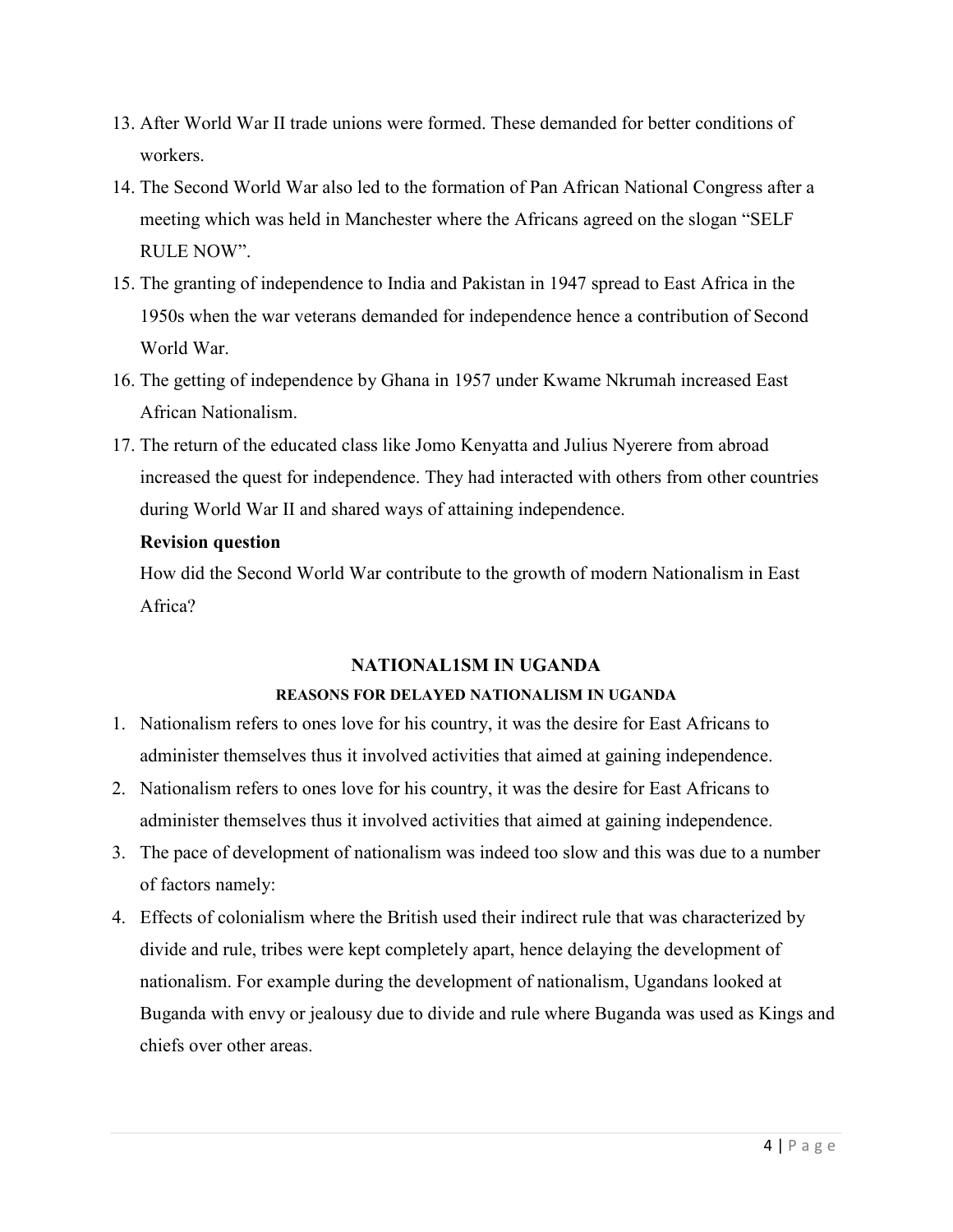- 5. Religious divisionism that characterized the social and political set up of Uganda made people too disunited.
- 6. Absence of a common language as the case was in Kenya, where Swahili was and it tried to unite the Kenyans but such was not in Uganda.
- 7. The absence or lack of common big problems against British rule in Uganda. In other East African nations like Kenya, the colonialists opened large plantations; the white settlers removed land from people. Such issues were non existent in Uganda; hence people were not fully united.
- 8. British policy of favouring Buganda in the colonial days made the whole of Uganda turn against Buganda other than looking at nationalism at large.
- 9. The British colonialists in Uganda tended to offer several facilities like schools, roads, hospitals that blind folded Ugandans in the eyes of colonialism, hence delayed nationalism.
- 10. Uganda lacked fully determined and charismatic leaders like Jomo Kenyatta of Kenya and Julius Nyerere of Tanganyika that could have easily mobilized the masses.
- 11. In Uganda, there was very slow town development or Urbanization and therefore, people were mainly in the villages than in urban centres as the case was in Kenya where there were: Nairobi, and Kisumu among other town. This indeed slowed down the development of nationalism.
- 12. Too much monarchism. In Uganda by 1930, the people had stronger attachment to their Kingdoms, for example Buganda, Bunyoro, and Ankole and among others. This limited the growth of nationalism in Uganda.
- 13. Differences in ideologically within the parties that were formed in Uganda. Uganda National Congress (UNC) and Uganda People Congress (UPC) became socialist centred while Democratic Party (DP) was capitalist oriented.
- 14. Buganda that had the best infrastructural development, social and economic power was totally opposed to the idea of unity hence delaying the growth of nationalism.
- 15. Very many people in Uganda were still uneducated because they preferred to stay in their villages. Attempts made to circulate leaflets to create awareness could not work because many people were illiterate.
- 16. Trade unions in Uganda that could have fully united Ugandans were not vibrant like in Kenya, hence leading to slow nationalism.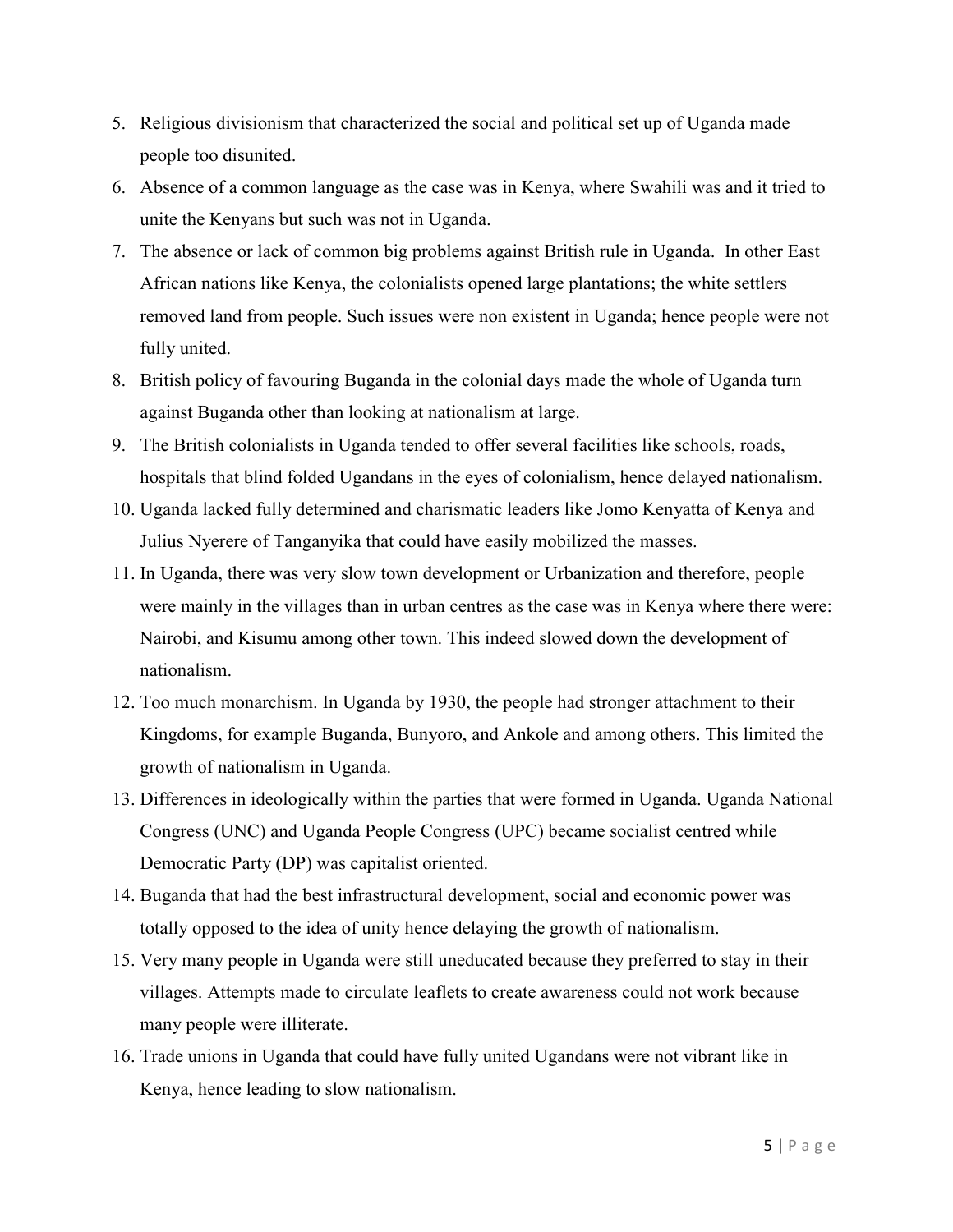- 17. The scope of the Press was too limited in Uganda, for example the most recognized news papers were only in Luganda, for example Munno, and Uganda Eyogera among others. Therefore, such papers only appealed to Buganda's interest.
- 18. Lack of bigger political parties like the case was in Kenya with KANU delayed the development of nationalism.

#### **FACTORS THAT LED TO THE RISE AND AWAKENING OF NATIONALISM IN UGANDA**

- 1. The attaining of education later by some people in Uganda like Ignatius Musaazi, Milton Obote and others who mobilized the people.
- 2. Formation of several political parties like Uganda People's Congress, Uganda National Congress, Democratic Party, Progressive Party, KabakaYekka and others brought some unity in Uganda.
- 3. The role of trade unions, for example in 1945, Ignatius Musaazi formed the Uganda Farmers' Federation. Later this was turned into the "Uganda Farmer's Union" in 1960, and these trade unions drew people closer.
- 4. When Sir Andrew Cohen was appointed as Governor in Uganda, he increased the number of Ugandans sitting on the legislative council, that is to say by  $11<sup>th</sup>$  August, 1953 out of 28 members, at least 14 were Ugandans.
- 5. The effect of the  $2<sup>nd</sup>$  world war that ended in 1945 led to several ex-service men into Uganda and this led to nationalism.
- 6. The role played by United Nations organization that inspired Uganda into self rule.
- 7. The influence of the Mau-Mau rebellion of Kenya opened up the minds of Ugandans into active politics.
- 8. The role played by the press. They spread propaganda all over the country, hence awakening people.
- 9. The effects of colonialism ranging from exploitation to oppression.
- 10. Later towns like Jinja, Entebbe, and Kampala grew which acted as colleting centres to Ugandans.
- 11. The British policy of favouring Buganda tended to unite all other tribes together against Buganda.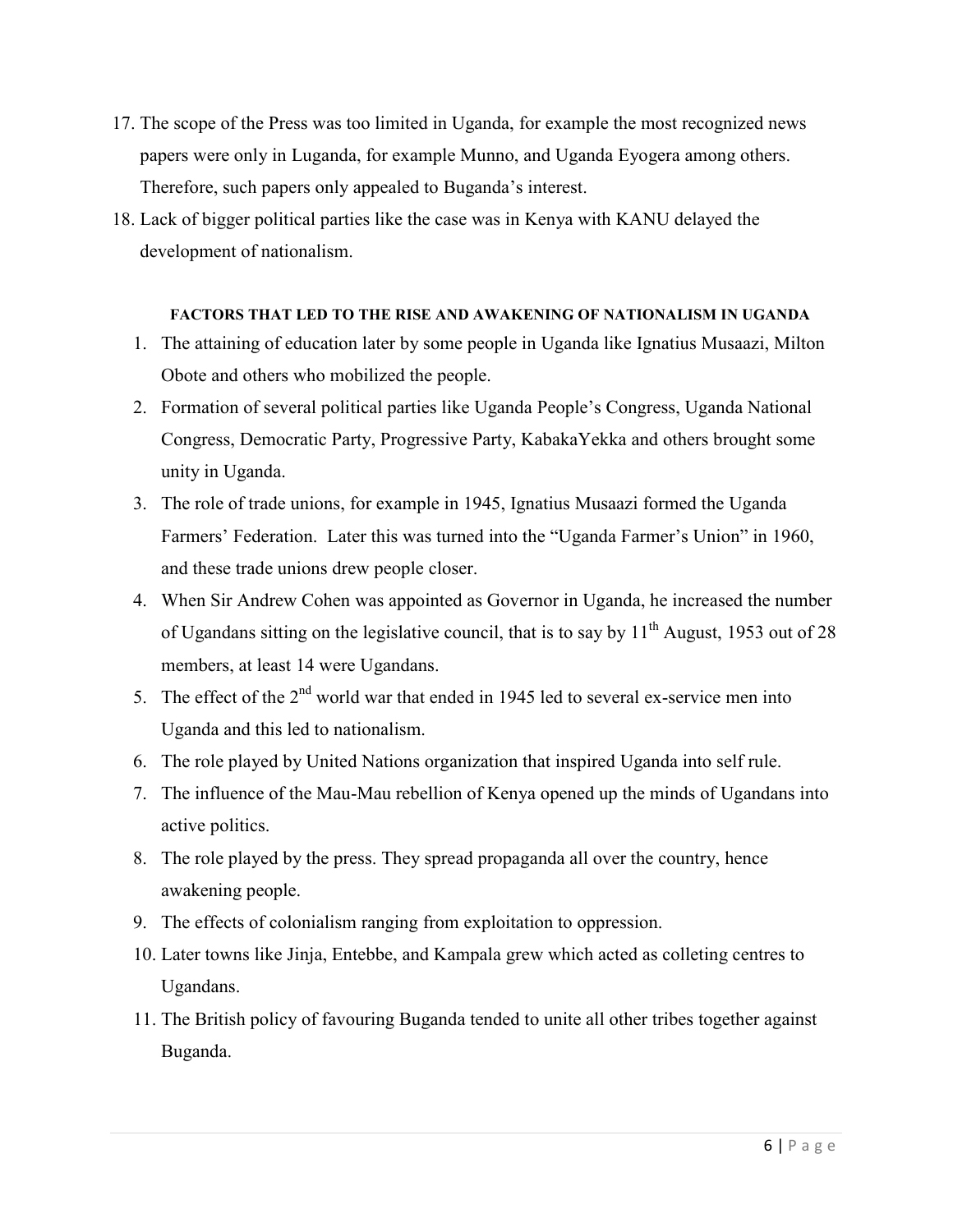- 12. Colonial infrastructural development, for example schools, roads and railways led to reawakening of nationalism in Uganda.
- 13. The 1945 Manchester Conference inspired several Baganda into active politics.
- 14. The getting of independence by the Asian countries like India further instigated Ugandans, for example in 1960, Nehru the Prime-Minster of India invited Milton Obote at Bangalore and they discussed ways of getting independence.
- 15. The influence of the Kabaka crisis of 1953 that made Baganda to turn against the British and unite with other Ugandans who had already fallen out with the British.
- 16. The influence of the Egyptian revolution of 1952.Musaazi opened up his UNC offices in Cairo.
- 17. Influence of Western education. It also awakened the people of Uganda because through this education they became aware of the European intention of exploitation and later rebelled against them.
- 18. Emergence of super powers like America and Russia (USSR) that supported the issue of Self rule.
- 19. The construction of Uganda railway provided easy transport to mobilize the youth.
- 20. The signing of the Atlantic charter in 1941 by Roosevelt of the USA and Winston Churchill of Britain that stressed the importance of self rule.
- 21. Ghana's independence of 1957 showed the Ugandans that it's possible to get independence.

#### **CONTRIBUTION OF UNC TOWARDS THE INDEPENDENCE OF UGANDA**

- 1. UNC stood for Uganda National Congress.
- 2. It was formed by Ignatius Musaazi, a former leader of the Farmers Union in Buganda.
- 3. It was formed at the time when Kabaka Mutesa was deposed and deported to Britain.
- 4. It was the most dynamic political party formed at the time. Some of its other leaders were Joseph Kiwanuka and Abu Mayanja.
- 5. It was mainly of the middle class people in Buganda.
- 6. It pioneered national struggle for self rule in Uganda.
- 7. UNC increased greater African representation on the Legislative council.
- 8. It opposed the idea of East African federation which later failed.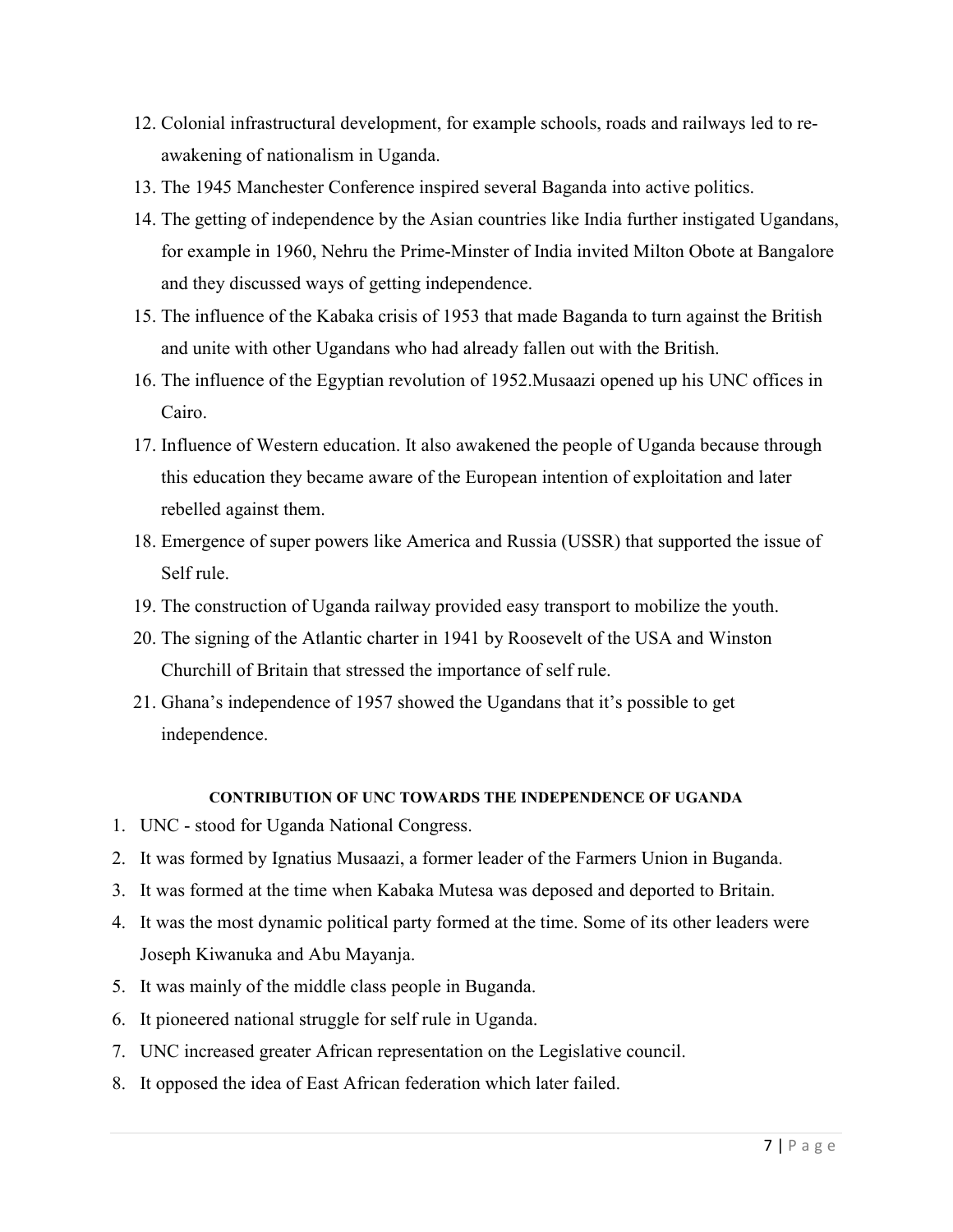- 9. It strongly worked for national unity in Uganda for self rule.
- 10. It pioneered nationalism in Uganda.
- 11. It directed Uganda's voice towards the need for self rule.
- 12. The UNC weaknesses were to be improved by the nationalists to complete the struggle of Uganda's independence.
- 13. It opened up doors for other political parties in Uganda like DP, UPC and others.
- 14. It was partly due to the UNC's pressure that the Kabaka was released. This action won a lot of sympathy in Buganda for UNC.
- 15. Later, the UPC KY alliance contributed to the independence of Uganda on  $9<sup>th</sup>$  October 1962.

# **CONTRIBUTION OF DEMOCRATIC PARTY (DP) TO THE INDEPENDENCE STRUGGLE OF UGANDA**

- 1. Democratic Party was established in 1954 by Joseph Kasolo.
- 2. 1n 1956, he was replaced by Matayo Mugwanya who had been denied the post of being a Katikiro of Buganda by Kabaka Mutesa II because he was a Catholic.
- 3. From 1958, DP was led by Benedicto Kiwanuka, a devoted Catholic, a Muganda and a prominent advocate in Kampala up to the time of independence.
- 4. Democratic Party had great influence and it therefore established branches in the whole country.
- 5. DP was formed with the objectives of providing leadership with ability to work for the people's interest in the Legislative Council.
- 6. It had wanted to develop a Capitalist economy unlike UNC which was following a Socialist idea.
- 7. DP had also wanted to protect Catholics interest against the Protestants who had monopolized all the good jobs.
- 8. It was also formed with the aim of attaining independence for the whole of Uganda.
- 9. DP was opposed by the traditionalists in Buganda because its leader Kiwanuka did not support the traditional rulers.
- 10. It was also catholic in its viewpoint.
- 11. It was at first dominated by the Baganda so it was not supported immediately outside Buganda.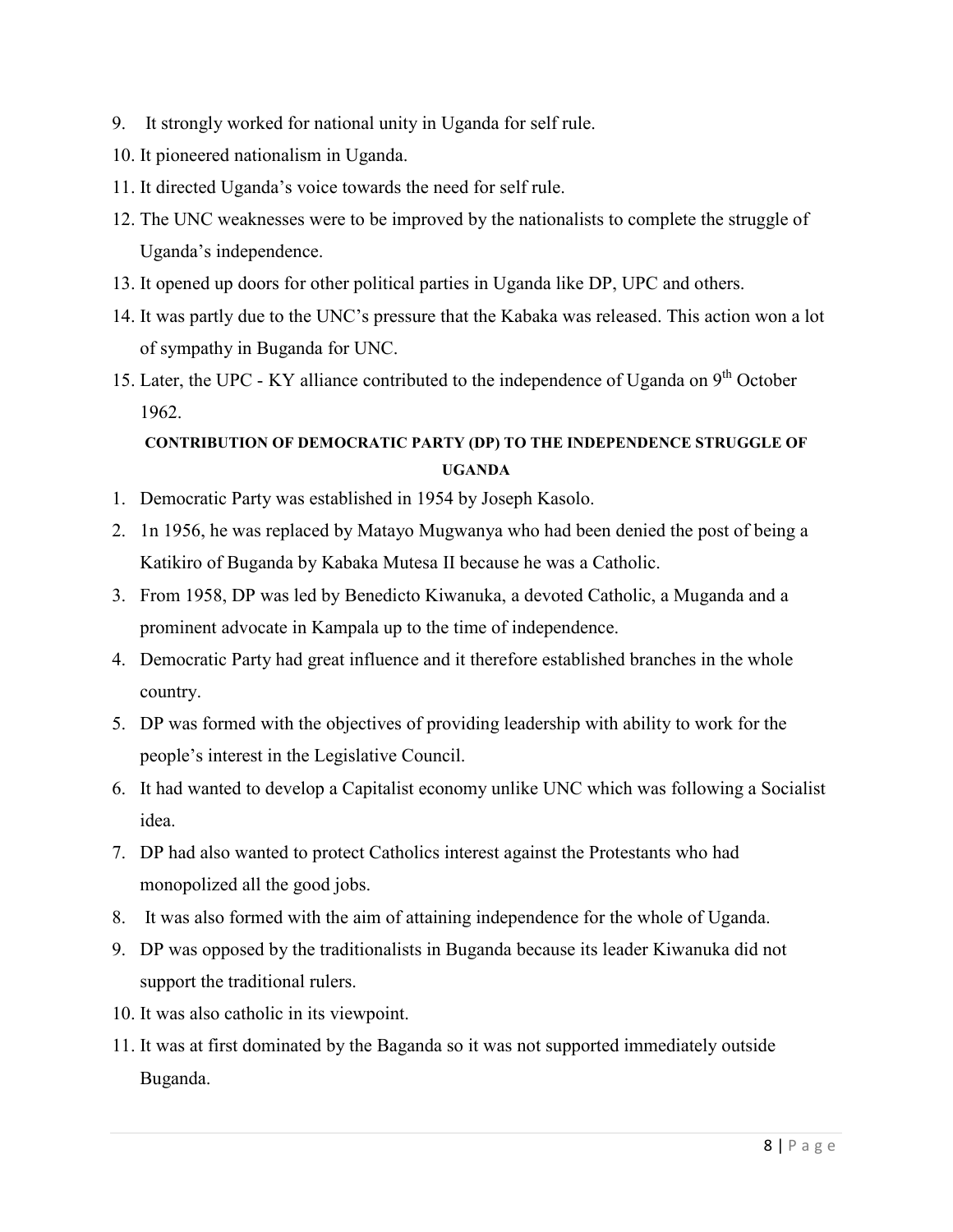- 12. But as time went on DP registered a number of achievements because it got support all over Uganda but mostly in Ankole, Busoga, West Nile, Kigezi, Acholi and Buganda.
- 13. DP managed to mobilize the masses for independence in 1962.
- 14. DP won majority seats in the 1961 elections, for example it got 43 seats, UPC 35, UNC 1 and others got 2 seats.
- 15. DP leadership was taken over in the 1980 by Dr. Paul Kawanga Ssemogerere who contested for presidency in the 1980 elections but lost to UPC under Obote. He contested again in the 1996 general elections organised by National Resistance Government and it lost again.
- 16. The leadership of DP was handed over to Ssebana Kizito who also contested in the 2006 presidential election again organised by the Movement government but he lost to Yoweri Kaguta Museveni's National Resistance Movement (NRM) Party.
- 17. Currently DP leadership is under Mr. Norbert Mao who was elected in a delegate conference held in Mbale in 2010. He contested in the February 2011 presidential election but lost to NRM under Yoweri Museveni.
- 18. Democratic Party played a great role in Uganda's independence struggle and it has continued to play a great role in shaping Uganda's political affairs.

# **CAREER AND CONTRIBUTION OF BENEDICTO KIWANUKA TO THE INDEPENDENCE STRUGGLE OF UGANDA**

- 1. Benedicto Kiwanuka was born in May 1922 in the present day Masaka District.
- 2. He went to Villa Maria primary school and later to St.Peter's Nsambya for his secondary education. Both were catholic schools.
- 3. Kiwanuka later joined the British army the "African Pioneer Corps" and served in the Second World War. He spent time in Kenya, Egypt, and Palestine. He later got the rank of sergeant Major in the colonial army.
- 4. After the war, he came back and worked in the High Court as a clerk and interpreter by 1947.
- 5. While working in the court, he developed interest in law profession. He then left for South Africa in the Basutoland where he studied Latin.
- 6. Between 1952 and 1965 Benedicto Kiwanuka went to London University and studied law.
- 7. On coming back in 1956 Kiwanuka joined legal profession as a lawyer.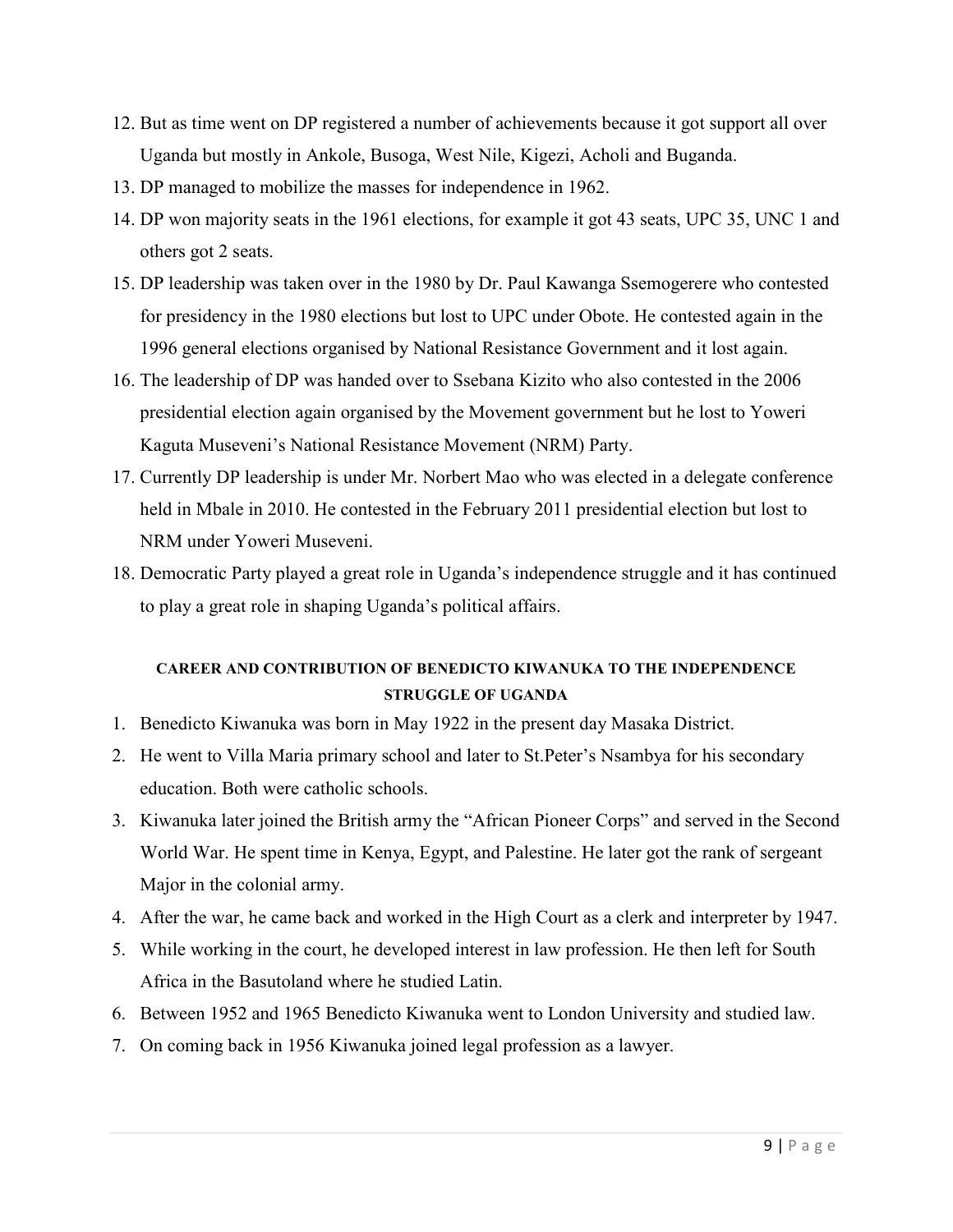- 8. In 1956 he joined membership of Democratic Party (DP) which was formed in 1954 by Joseph Kasolo.
- 9. In 1958 Kiwanuka became the president of DP and as the president of DP, he made a number of changes and the party became very active throughout the country.
- 10. Kiwanuka changed DP from just an association into a real political party to struggle for independence for the whole country.
- 11. Benedicto Kiwanuka was not in support of the idea of granting only Buganda separate independence. This made him to clash with the Buganda government over such politics.
- 12. He joined politics with the major aim of fighting colonial oppression rather than for material gains.
- 13. In the 1961 Legislative Council elections, DP under Kiwanuka won majority seats of 43 seats against UPC 35, UNC 1 and others 2. This election also led Uganda to self independence status. He therefore became the Chief Minister.
- 14. Kiwanuka led the DP delegation to the Uganda Constitutional Conference at the Lancaster House in London in October 1961.
- 15. Benedicto Kiwanuka at the Conference walk out in protest because of the agreement made between the Buganda government and the British government; for a separate government for Buganda Kingdom.
- 16. This was a clear indication that Benedicto Kiwanuka was a real Nationalist.
- 17. In March 1962, Uganda got self government with Kiwanuka Benedicto as the first prime Minister.
- 18. In May 1962, fresh elections were held and DP under Benedicto Kiwanuka lost. Kiwanuka even lost in his constituency as a member of Legislative Council. There was a coalition between Kabaka Yekka (KY) under Mutesa II and UPC under Obote.
- 19. Benedicto Kiwanuka formed the opposition side.
- 20. In 1963, Kiwanuka was arrested by Obote who was by then the new Prime Minister of Uganda. He was later released.
- 21. In 1969, there was an attempted assassination on Obote. Kiwanuka was alleged to be one of the plotters. His DP party was then banned.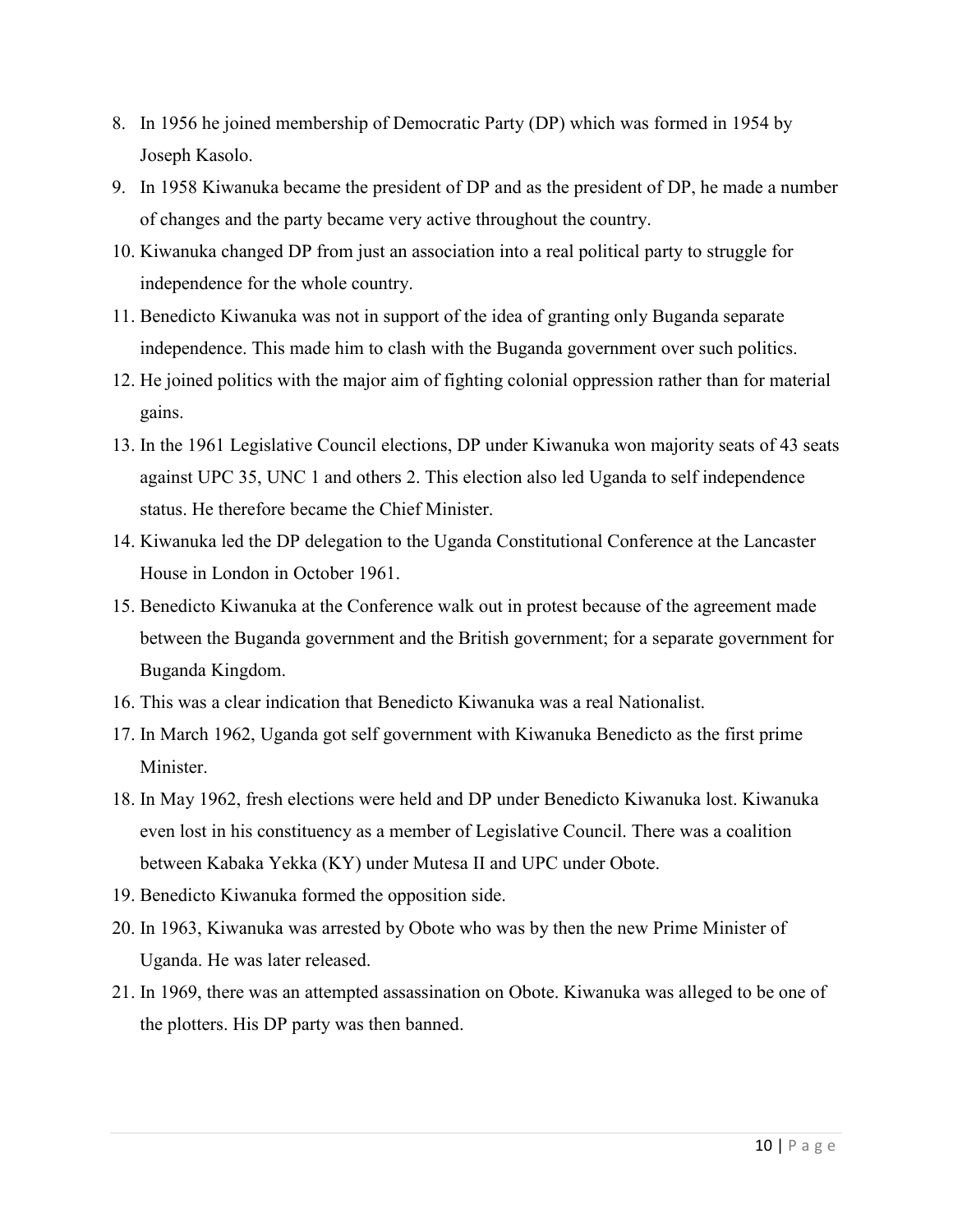- 22. Kiwanuka and other several DP members including Paul Kawanga SSemogerere were arrested and imprisoned until 1971. They were released by Idi Amin when he took over power from Obote.
- 23. Benedicto Kiwanuka served in Amin's government as the Chief Justice.
- 24. While serving under Amin, he openly criticized violation of human rights and because of this; he fell out with Amin who even planned to kill him.
- 25. It's alleged that he met his death when he judged a case against Amin's government and a European who was arrested from Lugazi Sugar Works by Amin's soldiers.
- 26. The case was presented to Benedicto Kiwanuka who dismissed it on the ground that the soldiers did not have arrest warrant and therefore had no "power" of arresting a person.
- 27. On 21<sup>st</sup> September 1972 Kiwanuka was picked up by force from his office at the High Court premise and taken to Makindye Military Police then to Lubiri Barracks. On 22<sup>nd</sup> September 1972 he was slaughtered by Amin himself, as rumour has it.
- 28. Benedicto Kiwanuka is remembered as one of Uganda's greatest Nationalists who died for freedom, justice and human rights.

# **CONTRIBUTION OF UGANDA PEOPLE'S CONGRESS (UPC) TO THE INDEPENDENCE STRUGGLE OF UGANDA**

- 1. The Uganda People's Congress (UPC) was formed in 1960 by Dr Apollo Milton Obote.
- 2. Obote's group of UNC joined with Uganda People's Union (UPU) to become Uganda People's Congress (UPC).
- 3. In 1960 UPC made an alliance with the Kabaka Yekka (KY) party to contest in the 1961 elections against the Democratic Party (DP) which was considered a very strong party.
- 4. The UPC-KY union won majority seats in the April 1962 pre-independence elections.
- 5. UPC-KY formed government and therefore led Uganda to independence on 9<sup>th</sup> October 1962.
- 6. UPC was instrumental in mobilizing Ugandans to demand for their independence.
- **7.** UPC identified and cultivated a good leader, Apollo Milton Obote as a capable, hardworking, foresighted and devoted leader.
- 8. In 1966 UPC fell out with KY due to power struggle for the topmost leadership.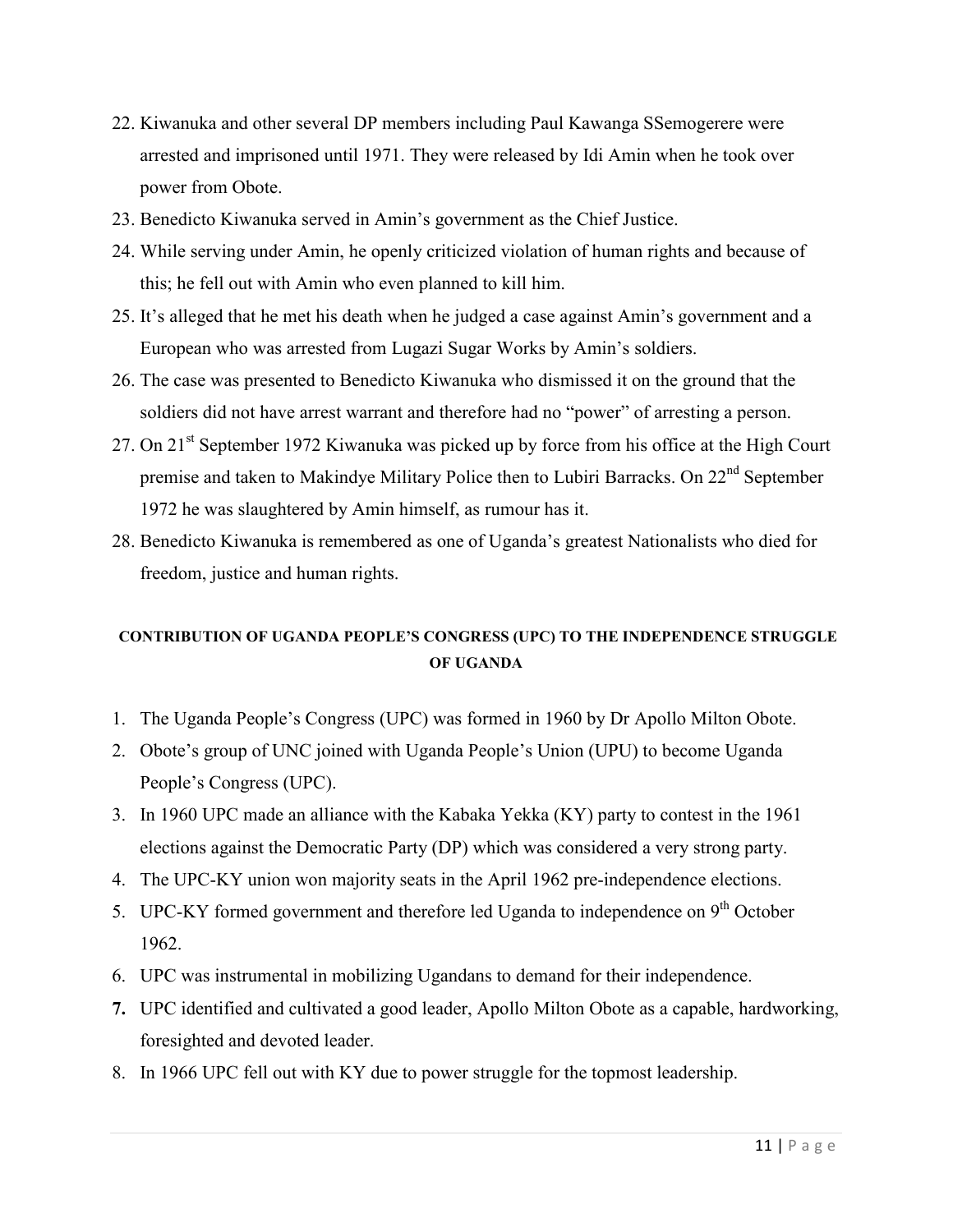- 9. In 1969, Obote declared the "Move to the left", a socialist ideology. This was done to create unity and development. All the parastatals were nationalized.
- 10. On 25<sup>th</sup> January 1971, UPC was overthrown by its own army under the command of Idi Amin Dada while Obote was attending a common wealth summit at Singapore. He alleged that Obote was Corrupt and was a dictator.
- 11. While in exile Obote's UPC and other exiles tried to fight Amin. They invaded Uganda through Kagera Salient in Tanzania but they were pushed back by Amin's forces.
- 12. In 1979 with the support of Julius Nyerere of Tanzania, UPC under Obote and his group overthrew Amin on 11<sup>th</sup> April 1979.
- 13. In May 1980, Obote returned home in a heroic welcome. He, right away organised UPC, his party to participate in the December 1980 general elections.
- 14. The December 1980 general elections were contested between four political parties, namely UPC under Milton Obote, DP under Paul Semogerere, Conservative Party (CP) under Johash Mayanja Nkangi and Uganda Patriotic Movement (UPM) under Yoweri Museveni.
- 15. UPC under Obote won although with a claim of vote rigging from other political parties.
- 16. UPC under Dr Apollo Milton Obote ruled Uganda for the second time until July 1985 when he was overthrown again by his own army in yet another military coup on the ground that he was a dictator and tribalistic.
- 17. Obote remained the President General of UPC until October 2005.
- 18. UPC remained under Dr Apollo Milton until he passed away on  $10^{th}$  October, 2005 at the age of 81 due to kidney failure in a South African Hospital.
- 19. UPC leadership was passed over to Obote's wife Mama Miria Nakitto Kalule Obote after UPC delegate conference held in November 2005. She took part in the  $23<sup>rd</sup>$  February 2006, elections.
- 20. Mama Miria Kalule Obote in turn passed over the leadership of UPC to Dr John Olara Otunnu who heads it up to date.

## **CAREER AND CONTRIBUTION OF DR APOLLO MILTON OBOTE IN THE STRUGGLE FOR INDEPENDENCE OF UGANDA**

1. Dr Apollo Milton Obote was born in Akokoro village in Lango in the present day Apac district to chief Stanley Opeto.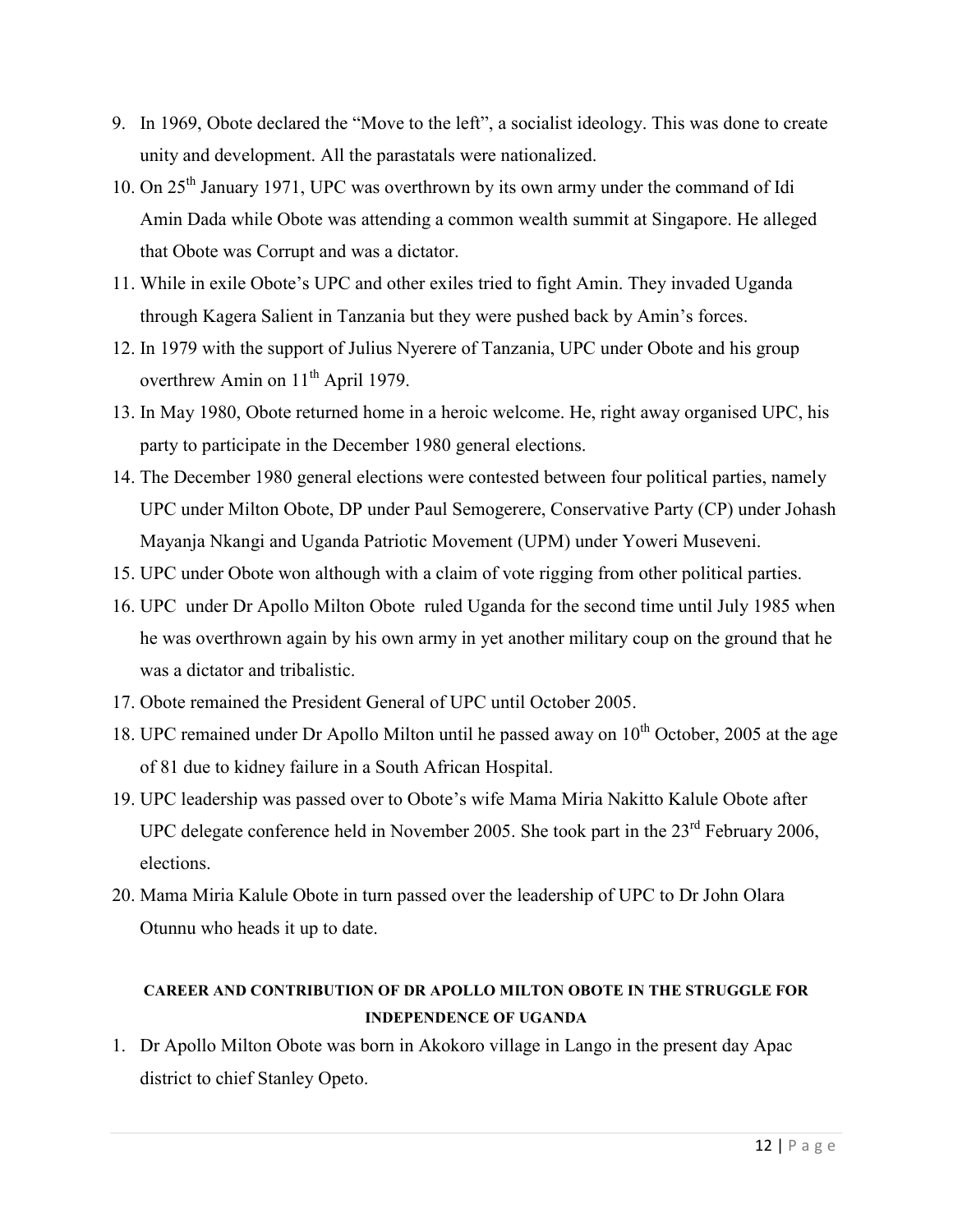- 2. Obote attended his primary education at a mission school.
- 3. He then went to Busoga College Mwiri for his secondary education.
- 4. He later joined Makerere University College, but he never finished.
- 5. Obote left for Kenya to work with Mowlem Construction Company as a clerk.
- 6. While in Kenya, Obote became one of the founders of Kenya National Union in 1947.
- 7. He came back to Uganda in 1950 and became a member of Uganda National Congress (UNC), a political party of Ignatius Musaazi. He was appointed Chairman UNC, Lango Branch.
- 8. In 1958 Obote was appointed to the Legislative council representing Lango Sub region.
- 9. When UNC split into two in 1957, Obote became the leader of one of the groups.
- 10. Obote's group of UNC joined with Uganda People's Union (UPU) to become Uganda People's Congress (UPC) under Milton Obote in 1960.
- 11. In the 1961 election, Obote UPC lost to the Democratic Party (DP) of Benedicto Kiwanuka.
- 12. Benedicto Kiwanuka therefore became the leader of Legislative Council (LEGICO) and Obote became the opposition leader.
- 13. It was in the LEGICO that Obote strongly demanded for self rule.
- 14. In the elections which were to see Uganda being granted self rule, Obote's UPC made an alliance with Kabaka Yekka, a traditional or royalist party in 1961.
- 15. On 1<sup>st</sup> March 1961, Uganda was granted self rule.
- 16. The final elections for Uganda's independence were in April 1962. Obote got a landslide victory with 58 seats in parliament for UPC/KY alliance against DP's only 24 seats.
- 17. On  $9<sup>th</sup>$  October 1962, Uganda was granted independence. Apollo Milton Obote became the executive Prime Minister and Sir Edward Mutesa, the leader of KY as the first President of Uganda.
- 18. Obote's leadership was punctuated with conflicts between himself and the president Sir Edward Mutesa. This was majorly because of who was higher in leadership of the country.
- 19. Subsequently Obote order for the attack of the Kabaka's palace at Lubiri under the command of Idi Amin Dada. This forced the Kabaka into exile in the United Kingdom via Rwanda.
- 20. Obote then declared himself the executive President of Uganda.
- 21. In 1967, Obote changed the constitution, abolished all Kingdoms and Uganda therefore became a republic.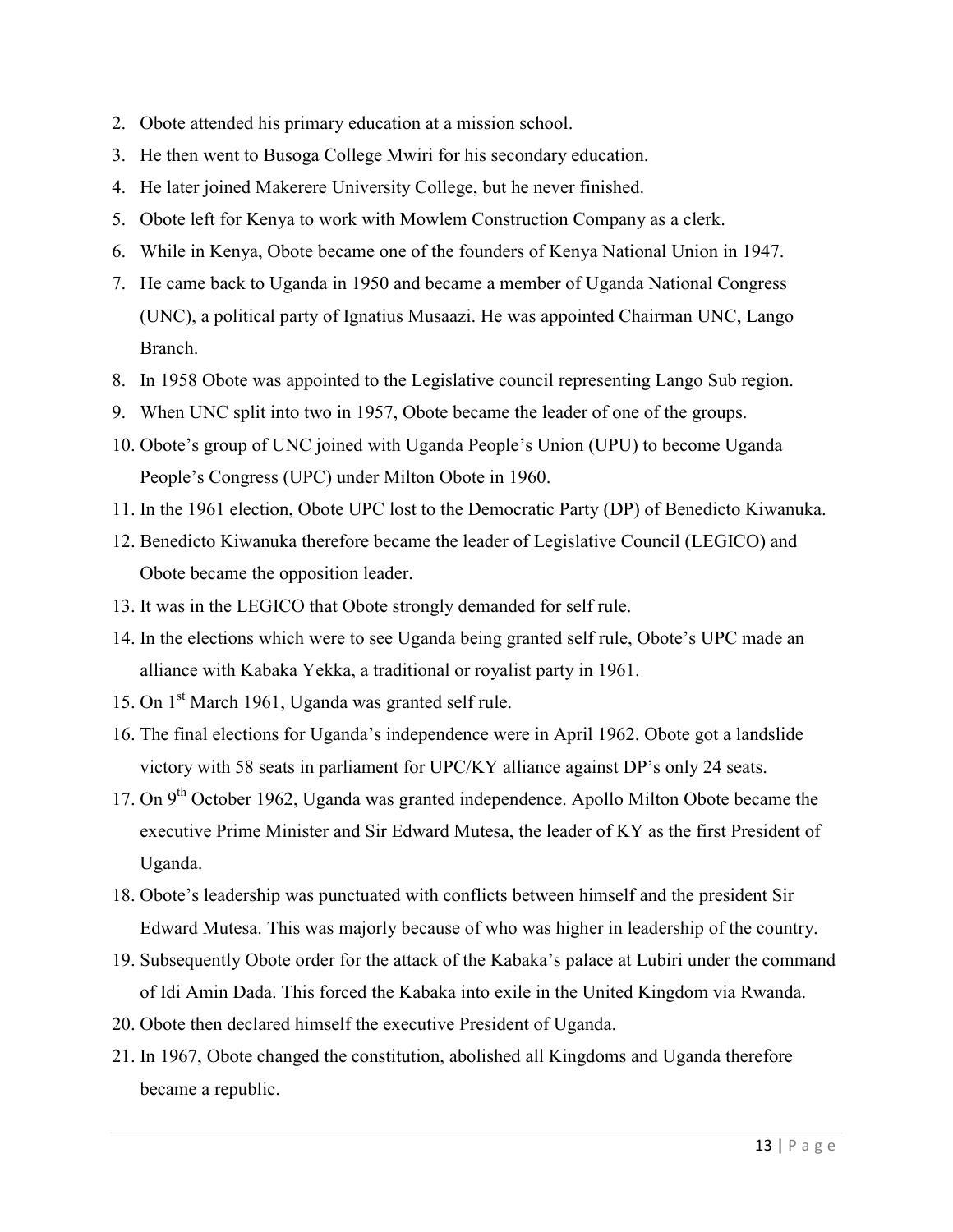- 22. In 1969, Obote declared the "Move to the left", a socialist ideology. This was done to create unity and development. All the parastatals were nationalized.
- 23. On 25<sup>th</sup> January 1971, Milton Obote was overthrown by his own army while attending a common wealth summit at Singapore. He alleged that Obote was Corrupt and was a dictator.
- 24. While in exile Obote and other exiles tried to fight Amin. They invaded Uganda through Kagera Salient in Tanzania but they were pushed back.
- 25. In 1979 with the support of Julius Nyerere of Tanzania, Obote and his group overthrew Amin on 11<sup>th</sup> April 1979.
- 26. In May 1980, Obote returned home in a heroic welcome.
- 27. He right away organised his UPC party to participate in the December 1980 general elections.
- 28. The December 1980 general elections were contested between four political parties, namely UPC under Milton Obote, DP under Paul Semogerere, Conservative Party (CP) under Johash Mayanja Nkangi and Uganda Patriotic Movement (UPM) under Yoweri Museveni.
- 29. UPC under Obote won although with a claim of vote rigging from other political parties.
- 30. Dr Apollo Milton Obote ruled Uganda for the second time until July 1985 when he was overthrown again by his own army in yet another military coup.
- 31. Meanwhile, Yoweri Museveni a UPM candidate and a sympathizer of DP believed to have won the 1980 general elections went to the bush to fight Obote's government.
- 32. Obote was overthrown by Generals Bazilio Olara-Okello and Tito Okello-Lutwa on the ground that he was a dictator and tribalistic. That he had also refused to hold peace talks with Yoweri Museveni, who went to wage a guerilla war against Obote's government on account of the 1980 general elections claimed to have been marred by vote rigging.
- 33. Obote for the second time fled the country via Kenya to Zambia where spent the rest of his life.
- 34. He remained the President General of UPC until October 2005.
- 35. Dr Apollo Milton passed away on  $10^{th}$  October, 2005 at the age of 81 due to kidney failure in a South African Hospital.
- 36. The UPC leadership was passed over to Obote's wife Mama Miria Nakitto Kalule Obote after UPC delegate conference held in November 2005. She took part in the 23<sup>rd</sup> February 2006, elections.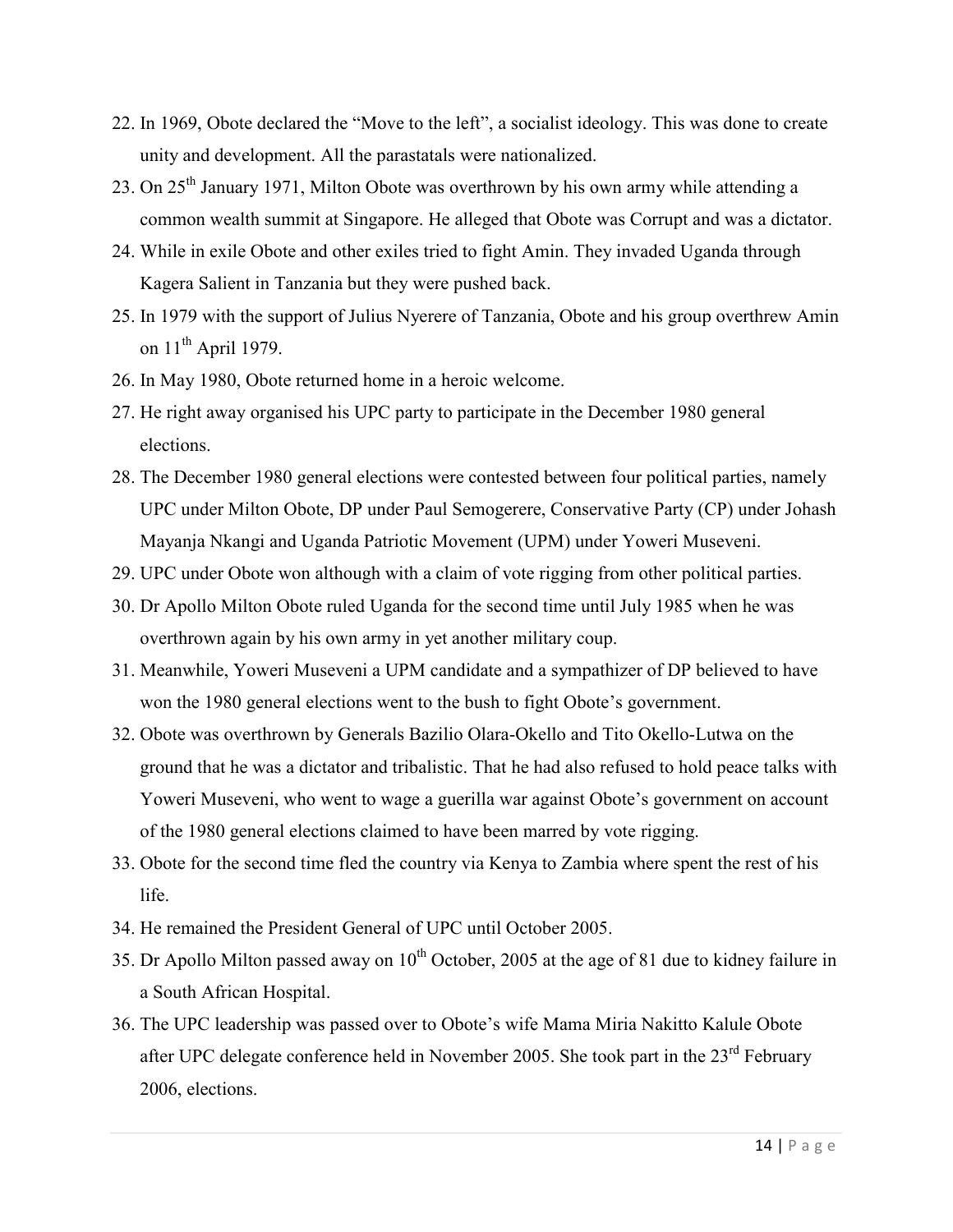#### **Revision questions**

- i. What factors delayed Nationalism in Uganda between 1945 and 1962?
- ii. What factors led to the rise and awakening of Nationalism in Uganda?
- iii. What was the contribution of UNC towards the independence of Uganda?
- iv. Describe the contribution of Democratic Party (DP) towards the independence struggle of Uganda.
- v. Describe the life, career and contribution of Benedicto Kiwanuka to the independence struggle of Uganda.
- vi. Describe the contribution of Uganda People's Congress (UPC) towards the independence struggle of Uganda.
- vii. Describe the life, career and contribution of Dr Apollo Milton Obote to the independence struggle of Uganda.

### **NATIONALISM IN KENYA**

### **FACTORS THAT DELAYED THE RISE OF NATIONALISM IN KENYA**

- 1. Nationalism refers to ones love for his country, it was the desire for East Africans to administer themselves thus it involved activities that aimed at gaining independence.
- 2. The influence of having so many Europeans who controlled the economy of the Kenyans for quite along period.
- 3. The large number of Asians especially Indians in Kenya also who controlled Business in Kenya hindered the rise of nationalism.
- 4. Disagreements among Kenya nationalists, for example Tom Mboya of KANU disagreed with Ngala of KADU.
- 5. Poor Kenyans were not trained as leaders in their country by the British.
- 6. Divisionism and ethnicity in Kenya, for example Kikuyu against Masai.
- 7. The British system of divide and rule of administration led to divisionism among the Kenyans.
- 8. The banning of political party activities in Kenya earlier on also delayed Nationalism, for example KAU in 1953.
- 9. The British harsh treatment on the earlier nationalists, for example Kenyatta and his colleagues were all at one time imprisoned.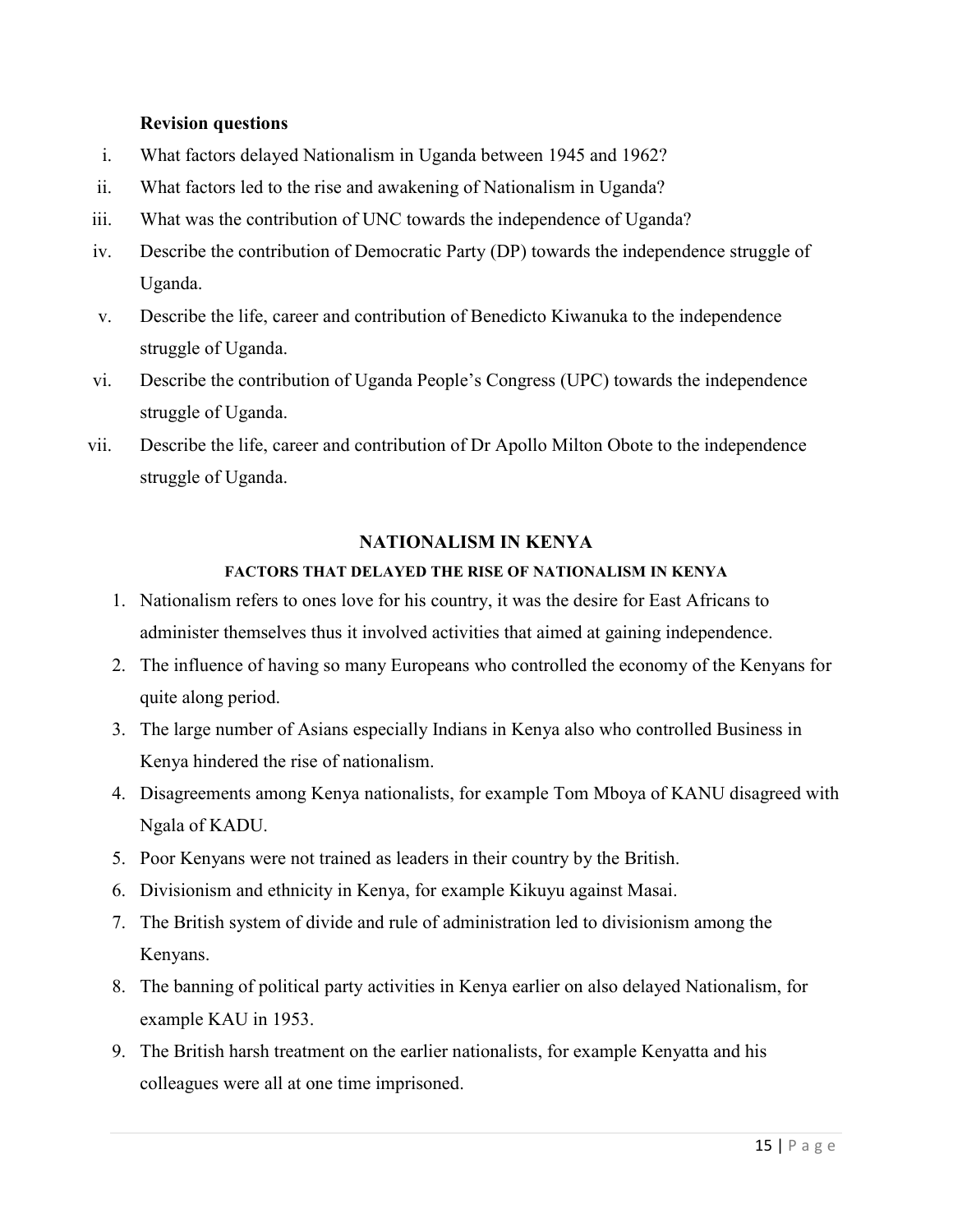- 10. British proved to be much more militarily superior to the level of Kenyans, this disorganized the Kenyans.
- 11. The slow level of constitutionalism in Kenya also delayed the development of nationalism.
- 12. The natives of Kenya were too illiterate. They were not in apposition to follow what was going on Kenya despite the attempts made to put things in writing.
- 13. Too much poverty among the natives of Kenya, this meant that Kenyans had more pressing issues than independence to handle for sometime due to poverty.

#### **FACTORS THAT LED TO THE RISE OF NATIONALISM IN KENYA**

- 1. Coming up of political parties, for example the KAU that spread nationalism among the Kikuyu.
- 2. The influence of mass media in Kenya, for example Radio Cairo Swahili service, Sauti -Ya-Mwafirika and others.
- 3. The role of the Second World War and Ex- service men which later enlightened the Kenyans.
- 4. The Atlantic charter of 1941 that stressed the importance of self rule.
- 5. The influence of the Egyptian revolution of 1952 encouraged the Kenyans.
- 6. The role played by independent churches. They condemned colonialism through pastors like Elijah Masinde among others.
- 7. Influence of western education. People like Tom-Mboya, Jomo-Kenyatta, Oginga Odinga and others due to their education, mobilized Kenyans for independence.
- 8. The influence of Welfare Associations that were formed in Kenya, for example the Northern Kavirondo Central Association, Kamba members Association and others mobilised people in Kenya.
- 9. Swahili language that created unity among the Kenyans in different parts.
- 10. Development of infrastructures like roads, railways and encouraged the growth of nationalism in Kenya.
- 11. Development of urban centres in Kenya like Nairobi, Mombasa, Kisumu that were gathering centres to so many people in Kenya.
- 12. The domination of Kenyan economy by the Indians (Asians) in Kenya went along way in creating nationalistic feelings among the Kenyans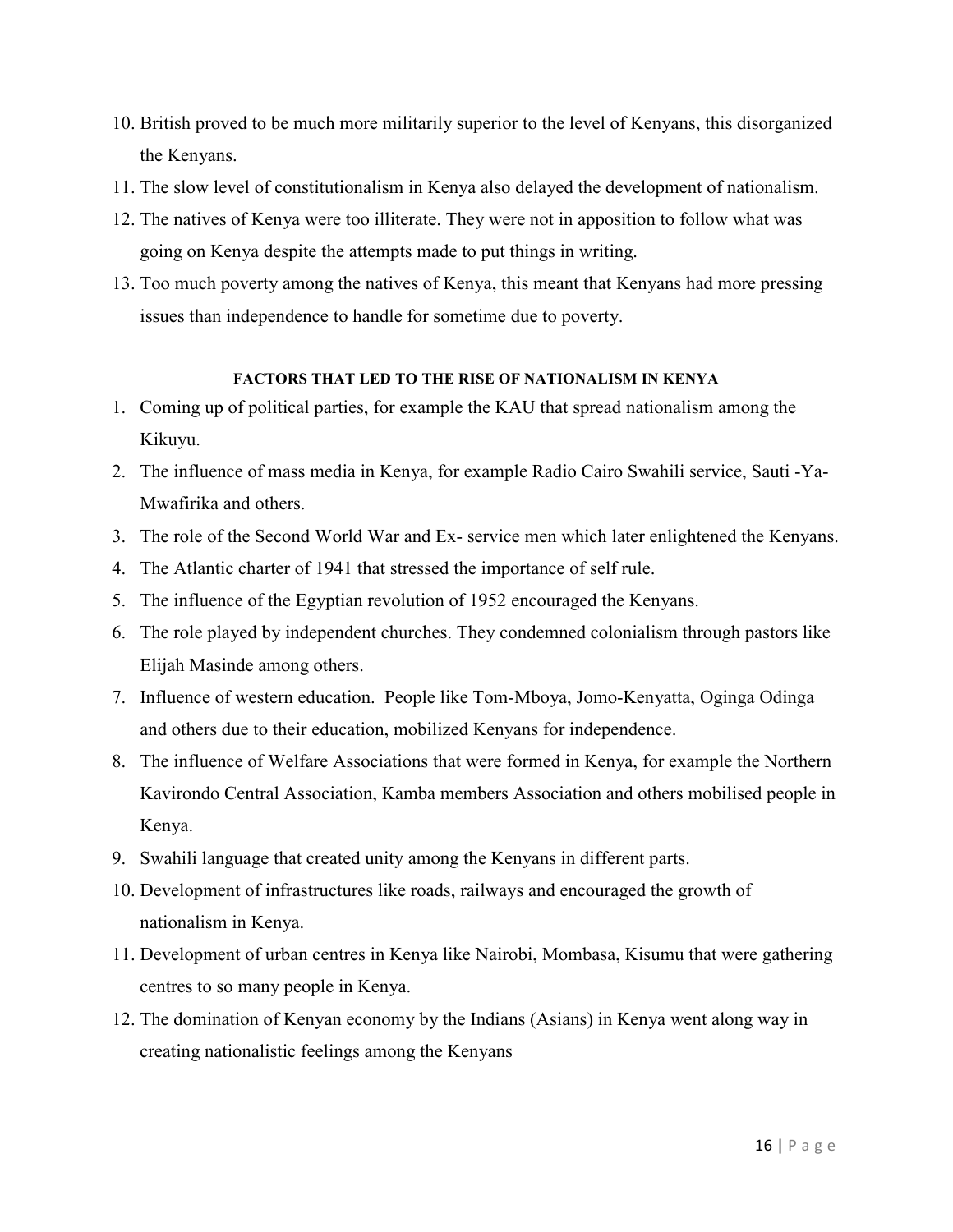- 13. Forced labour on white plantations in Kenya spread discontents that led to rise of nationalism.
- 14. Taking away of Kenyan land by the British created a sense of resentment or anger that led to rise of nationalism in Kenya.
- 15. The "Kipande" notorious system in Kenya that denied the Africans chance to move within their country freely also later led to development of Nationalism.
- 16. The role played by Trade unions, for example Mombasa African worker Union and others united the people for political challenges.
- 17. The role of vibrant leaders like Jomo Kenyatta, Tom Mboya and others led the Kenyans into political agitations or demands.
- 18. The role of Mau-Mau movement in Kenya united Africans against Europeans for a common goal that is getting independence.
- 19. The granting of independence to India and Pakistan in 1947 spread to Kenya in the 1950s when the war veterans demanded for independence.
- 20. The 5<sup>th</sup> Pan African congress held in Manchester in 1955 where even Jomo-Kenyatta was present aroused nationalism among the Kenyans.
- 21. The success of the Algerian revolution of 1954 onwards inspired the Kenyans.
- 22. The role of United Nations organization that inspired all countries who were not yet independent to struggle for independence.

## **MAU MAU REBELLION IN KENYA OF THE 1950s**

#### **CAUSES OF MAU-MAU REBELLION**

- 1. Mau-Mau was an uprising in Kenya against the British. Mau- Mau was an abbreviation for "Muzungu Arudi Ulaya, Mwafrika Apate Uhuru" which was translated to mean "Let the whites go back to England so that the Africans (Kenyans) get freedom".
- 2. Mau-Mau was formed by the ex-soldiers of World War II in 1946 to fight Europeans. The causes were:
- 3. The rise of ex-service men from World War II who were determined. They inspired or encouraged people to join.
- 4. The rise of nationalism in Kenya after 1940's greatly caused the Mau-Mau.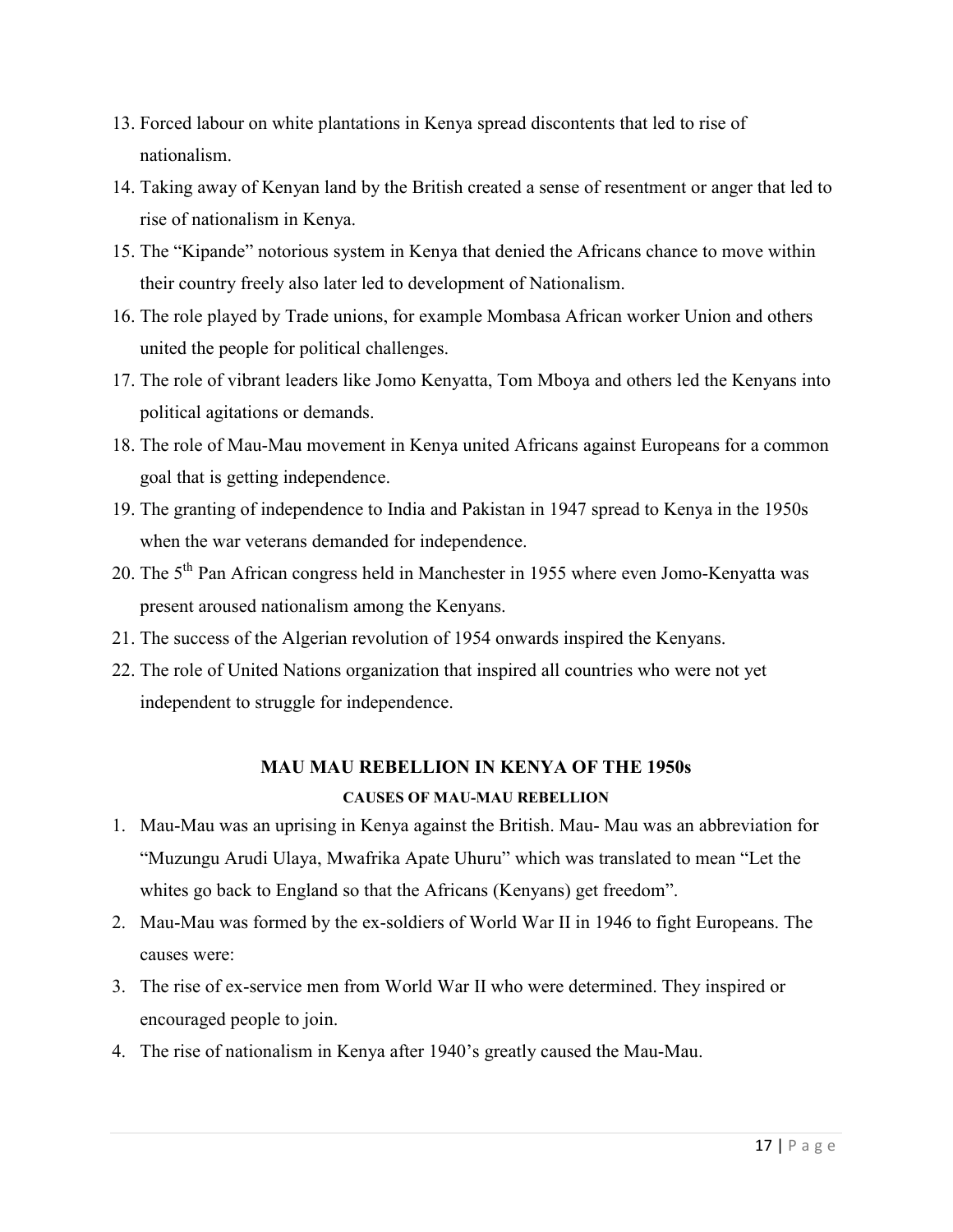- 5. Need to gain independence from the British by the Kenyans, that is to say the Kenyans were not happy to be under foreign rule.
- 6. The British practiced racial segregation in which they looked at blacks as inferior in their own country which was greatly annoying.
- 7. Need to regain land forced the natives in Kenya to fight in the Mau-Mau rebellion, that is to say a lot of African fertile land had been taken away by the British and in an effort to recover the land, the Mau-Mau had to be fought.
- 8. Overtaxation where the British imposed very high taxes onto the Kenyan people which annoyed them because the taxes left the people completely poor.
- 9. Forced labour by which Kenyans were made to forcefully provide labour on European plantations.
- 10. The return of Jomo Kenyatta and his determination to fight British dominance in Kenya Jomo Kenyatta was highly vocal and he encouraged people to organize the Mau-Mau rebellion.
- 11. Denying of Africans their freedom especially by putting them into reserves that were too crowded. This left them with no option but to fight the British.
- 12. Africans needed to grow cash crops yet the British restricted the growing of cash crops among the Africans. This caused war hysteria or madness among the Africans in Kenya.
- 13. Africans were not given full opportunities in Education and yet they needed to be educated to complete with other races like Asians, Europeans in job opportunity.
- 14. The forceful introduction of identity card called the "Kipande system". This limited the movement of Kenyans within their home land and was too unfair.
- 15. There was an increased unemployment among the Africans that plunged them into total poverty.
- 16. Disrespect of African cultures by the whites in Kenya greatly annoyed the Kenyans. Even the African cultural leaders were not fully respected by the British which was highly annoying to the Africans.

#### **COURSE OF THE MAU MAU REBELLION**

1. Many Africans from Kenya involved into the second world war of 1939- 1945. While there, the Africans leant military experiences and so on.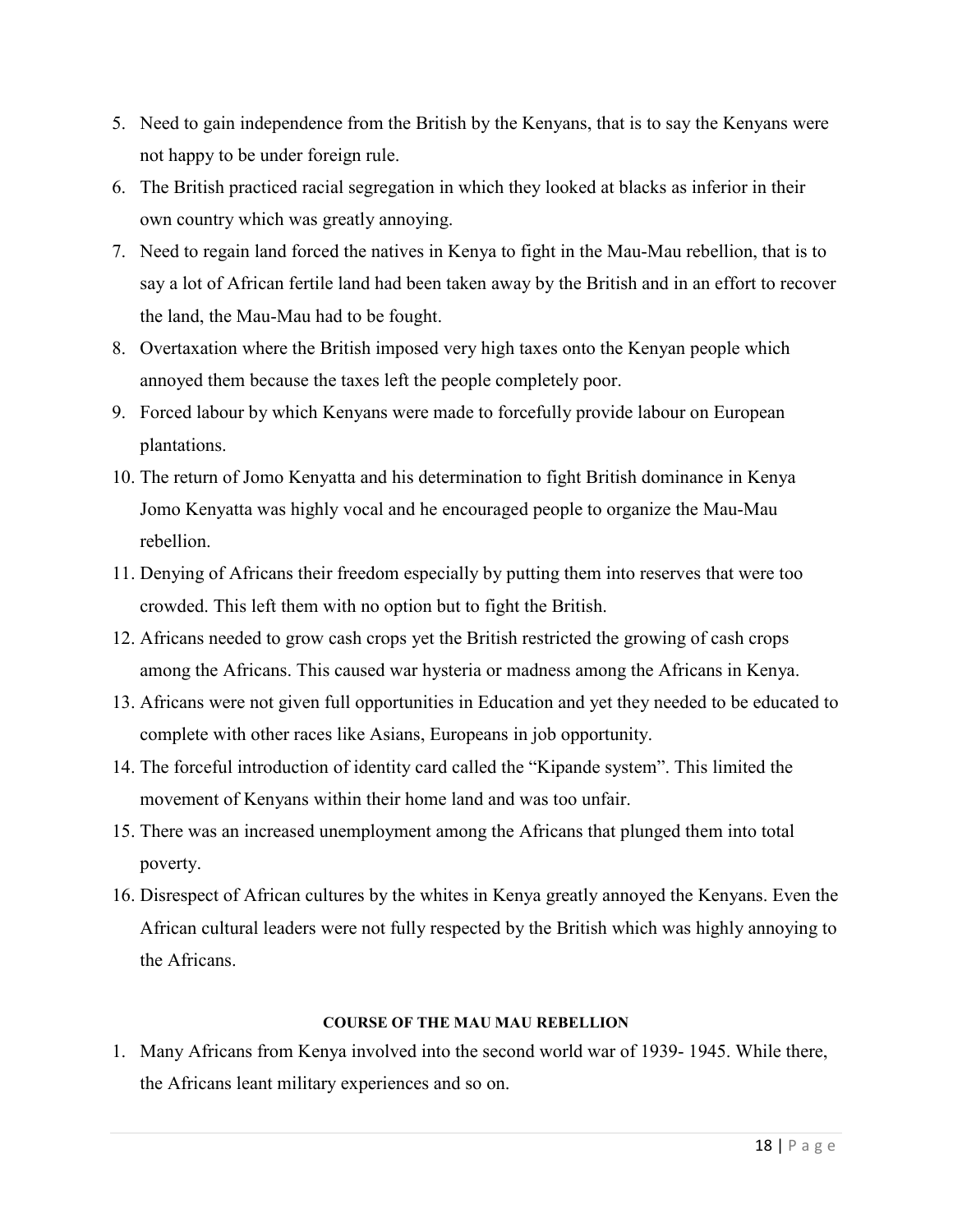- 2. From 1946 on wards several ex-soldiers came back from World War II. The Coming of exservice men revealed that the British were oppressing Africans to the maximum.
- 3. Therefore by 1950, the Mau-Mau fighters started mobilizing their friends which worried the British.
- 4. From 1950 -52, Kenyans carried out brutal acts like murdering those supporting the colonial system. In fact in 1952*,* the Mau-Mau fighter murdered a chief by the name of Waruhiu. Such activities greatly upset the British.
- 5. The first three years when Mau Mau broke out were worst. The British government failed to put off the rebellion. The Mau Mau fighters were getting some information from government agents. They were also getting food supplies and guns from government agents.
- 6. On  $20<sup>th</sup>$  October 1952, the British governor Sir Evelyn Baring declared a state of emergency in Kenya.
- 7. Sir Evelyn Baring therefore called on the "KAR", the King's African Rifles, the colonial soldiers to contain the movement; soldiers from London were also called in to join the operation.
- 8. The police and the government troops raided Nairobi town and Kikuyu highlands where it was believed to be the hiding places for Mau Mau fighters.
- 9. Many Kenyans were rounded and kept in emergency villages for their own security and to stop them from being in contact with the Mau Mau fighters.
- 10. Even Jomo Kenyatta was arrested although he had openly condemned the militaristic approach by the Mau Mau fighters. In April 1953 he was imprisoned for seven years in jail but fighting went on.
- 11. In January 1954, General China one of the freedom fighters and the key commander of the rebellion was captured and sentenced to death by the British.
- 12. Dedani Kimathi, another key commander continued to fight on in the Aberdare forest but he was captured in 1956 and also sentenced to death.
- 13. In April 1954, 26000 Kikuyu who could not give a reason for being in Nairobi were rounded up.
- 14. From 1955 -1957 serious fighting took place between the British forces and those of the Africans, several arrests of natives were conducted especially those suspected to be linked to the Mau-Mau.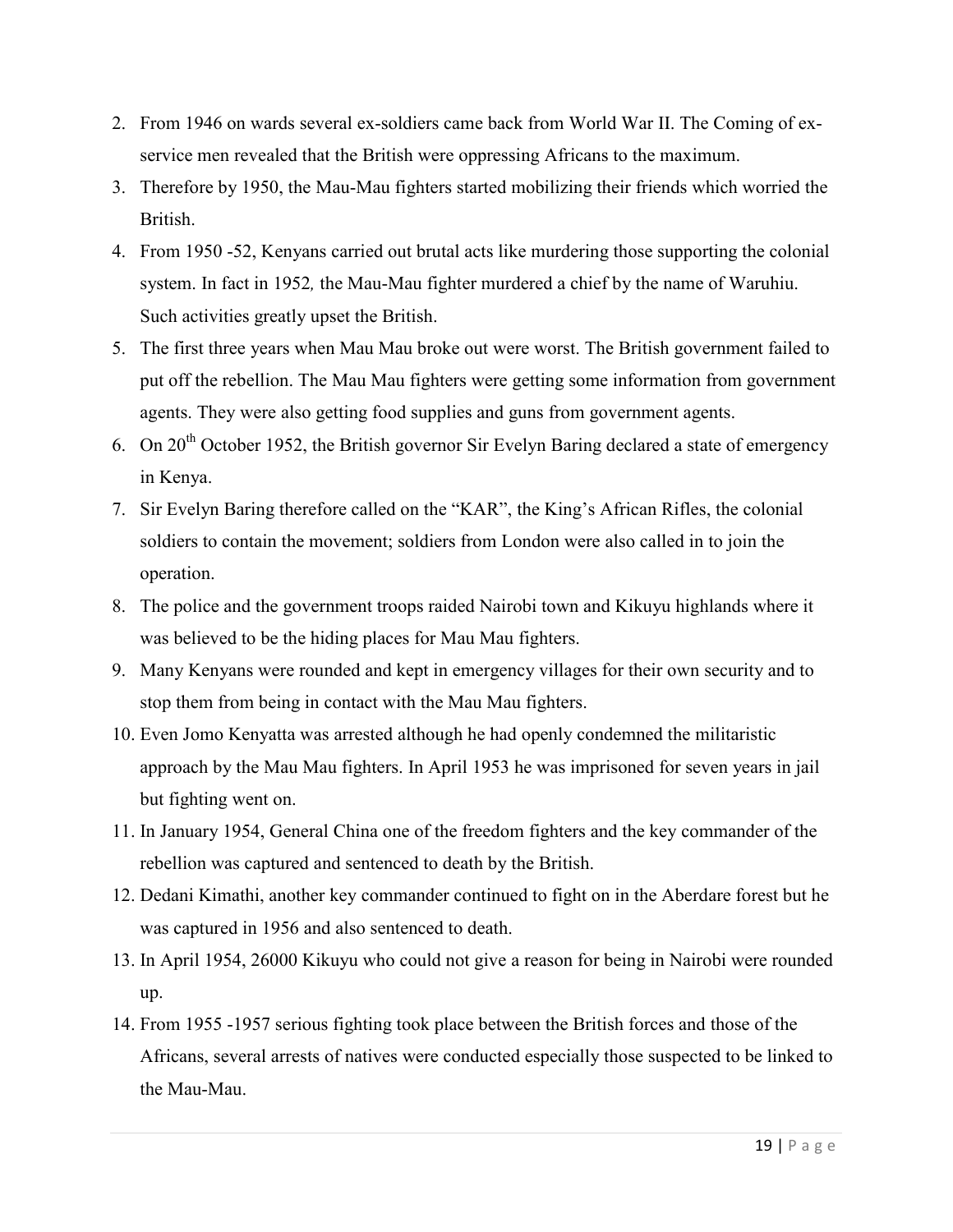- 15. By 1957, the Mau-Mau had been considerably crushed though this serious rebellion reached l960.
- 16. The state of emergency which had been declared was uplifted by the British government.

### **WHY MAU MAU REBELLION WAS DEFEATED.**

- 1. Mau Mau rebellion was defeated due political, social and economic reasons.
- 2. The British were militarily superior compared to the Africans. They had modern weapons compared to the Africans who had old fashioned weapons such as spears, pangas, stones, sticks, and clubs among others.
- 3. The British applied divide and rule policy against the Africans and this completely put off their unity against their common enemies, the British.
- 4. The Africans had been hit hard by disease like malaria and small pox. This weakened their resistance the more.
- 5. Some Africans in Kenya collaborated with the British against their fellow Africans hence their defeat. There were therefore some acts of betrayal from the sides of Africans.
- 6. The people of Kenya had poor military organization compared to the British whom they were fighting against.
- 7. The British were also so determined to make Kenya remain under their control despite the wave of the quest for independence in most developing countries.
- 8. There was serious lack of Nationalism among most Kenyans. Other tribes in Kenya believed the war was a Kikuyu issue. They did not actively join in, hence Mau Mau defeat.
- 9. The Kenyan local leaders who were behind Mau Mau rebellion lacked strong economic support to meet the war cost. There was even no food supply to the Mau Mau fighters.
- 10. The arrest and imprisonment of the ring leaders of Mau Mau dealt a big blow to the fighters. They were discouraged from serious fighting.
- 11. Too much belief in superstition and traditional religion also undermined their resistance. The belief did not help them in any way because they proved to be just misleading.
- 12. Besides the Christian missionaries preaching did not also favour African beliefs instead it weakened them. It made the Africans to believe that African traditional religion and beliefs were satanic.
- 13. The military tactics of hit and run that the Kenyans later resorted to was not effective, hence their defeat.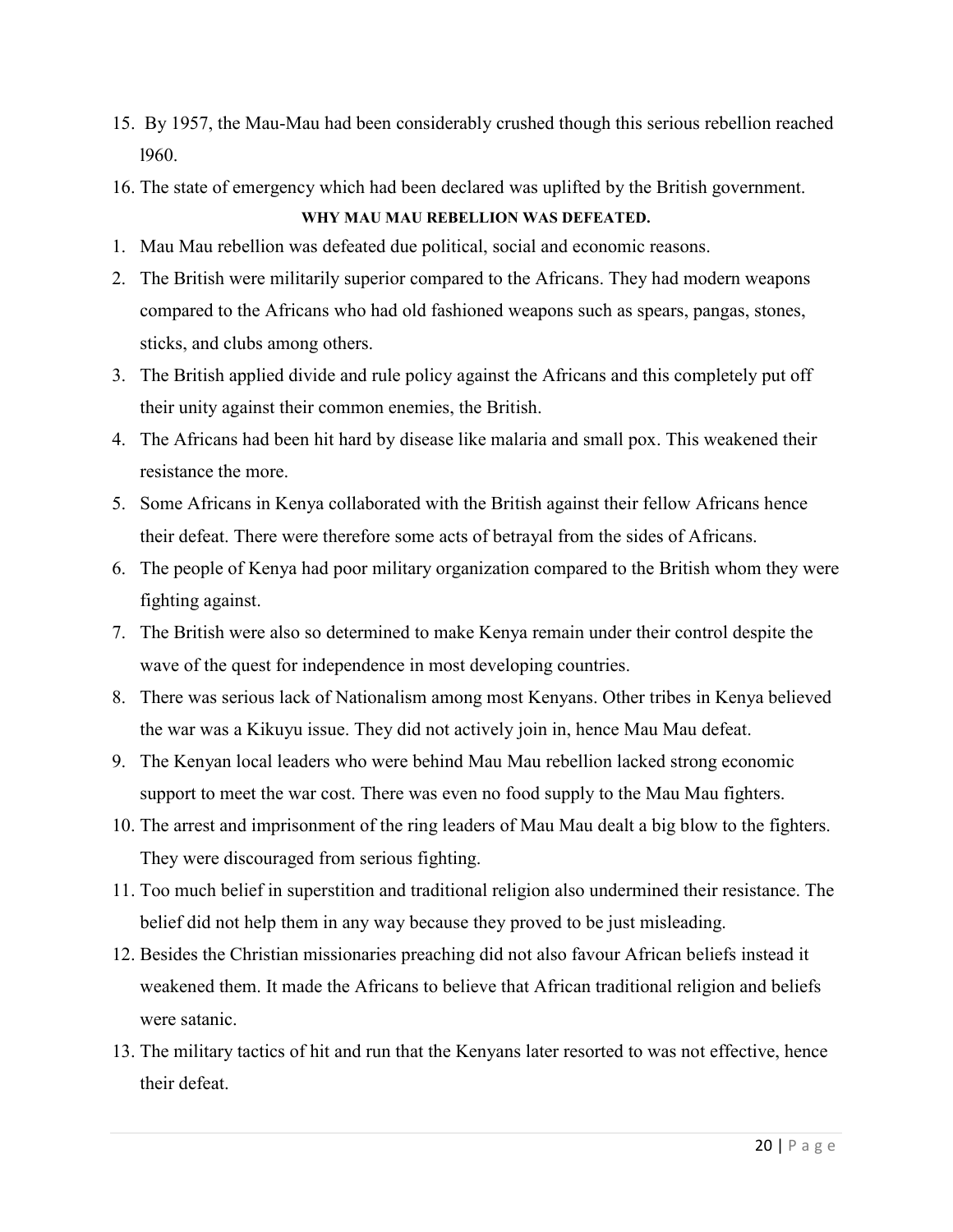- 14. The Kenyans were also not well organised militarily in their war against the British.
- 15. Many tribes in Kenya had inter-tribal conflicts and this also limited their unity against the British.
- 16. There were some chiefs among the Kenyan communities that supported the British yet they were not aware of their intentions.
- 17. The British also used scorch earth policy. They destroyed all means of survival for the Africans. Buildings, forests, foodstuffs and animals at sight were all killed. This forced the Kenyan nationalists to surrender.
- 18. The Mau Mau fighters were abandoned by the traditional religious leaders like Gikuyu and Mumbi.
- 19. Besides the use of ancestral spirits to bring psychological courage, confidence and determination did not work because many fighters perished in large number. The few who had remained later surrendered.
- 20. The terrain also did not favour the fighters. They were fighting in a very small area where the British later surrounded them and they surrendered.
- 21. Mau Mau rebellion was also defeated because of lack of foreign support. Other African states in addition to the ones in East Africa did not support the fighters. Besides the Africans were still under colonial rule. Therefore no European powers supported the rebels.
- 22. Britain was able to defeat the Mau Mau rebels because of re-enforcements given to them from Uganda, Tanganyika, Zanzibar and United Kingdom. These troops later defeated the rebels.

#### **EFFECTS OF THE MAU MAU REBELLION**

- 1. The effects were both positive and negative.
- 2. They were also political, social and economic in nature.
- 3. There was loss of lives on both sides of the Europeans and Africans. It is estimated that about 58 British and 25000 Africans perished during this rebellion.
- 4. A lot of property was destroyed during the fighting. Heavy guns had been used by the British which caused a lot of havoc on the African property.
- 5. The poor Africans were seriously defeated by the British but nevertheless the struggle was not completely negative.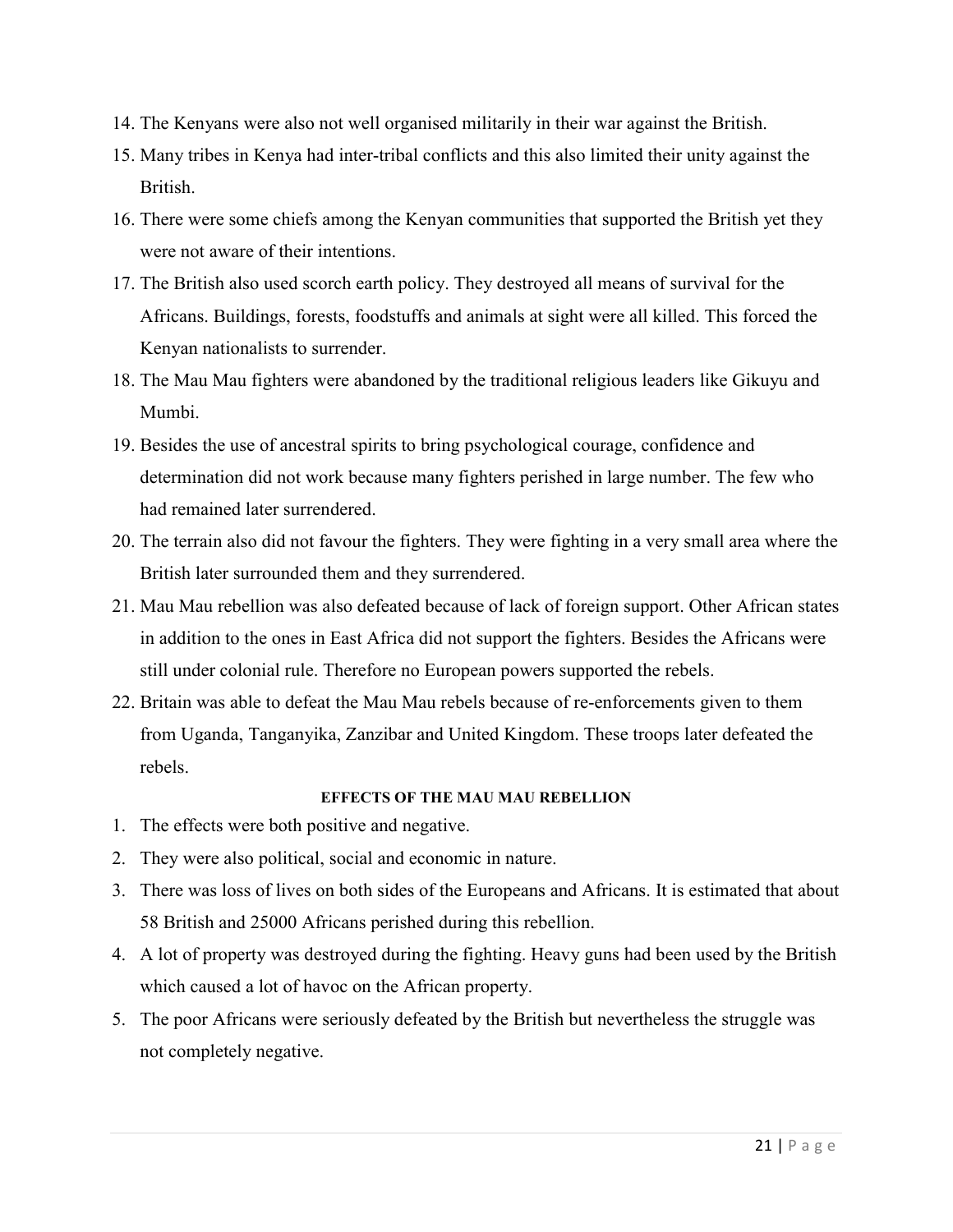- 6. Famine resulted because Agricultural activities had been put to a stand still, yet also plantations had been destroyed.
- 7. The African leaders who were involved in the rebellion like Jomo Kenyatta were imprisoned which instead increased their desire to fight for native freedom.
- 8. Kenyans never got their independence which they were fighting for.
- 9. The war was costly on both sides; the Africans lost their resources whereas the British lost a lot of money in financing the war.
- 10. Kenyans were sent into camps, that is to say over 50,000 Kikuyu people were rounded up and pushed to reserves or camps.
- 11. There was serious economic decline in Kenya. Trade was disrupted.
- 12. Displacement of family members within the areas of Mau-Mau speeded up nationalism within Kenya.
- 13. British leant a lesson that the Africans were not animals and therefore deserved to be treated humanly.
- 14. The Africans too learnt a lesson that force would never claim back their independence. From then onwards they resorted to peaceful solution to their problems.
- 15. Africans were given the chance to sit on the Legislative council, that is to say in 1958, four Africans were elected to the Legislative council (LEGICO), the parliament of the time. These were: Ronald Ngala, Odinga Oginga, Tom Mboya and Daniel Arap Moi.
- 16. Africans reclaimed some of the land that had been lost to the British.
- 17. The rebellion further strengthened the popularity of men like Jomo Kenyatta, it's no wonder he led Kenyans into Independence.
- 18. Infrastructures like roads, schools, agricultural activities among others were extended to the Africans.
- 19. Britain was urged to transform Kenya into a settler colony permanently. This was a death blow.
- 20. The Whites slowly started moving away from Kenya.
- 21. The Mau-Mau inspired nationalistic awakening to other East African countries like Uganda and Tanganyika who also started struggling for their respective independence.
- 22. The African interests gained supremacy in the eyes of British administrators.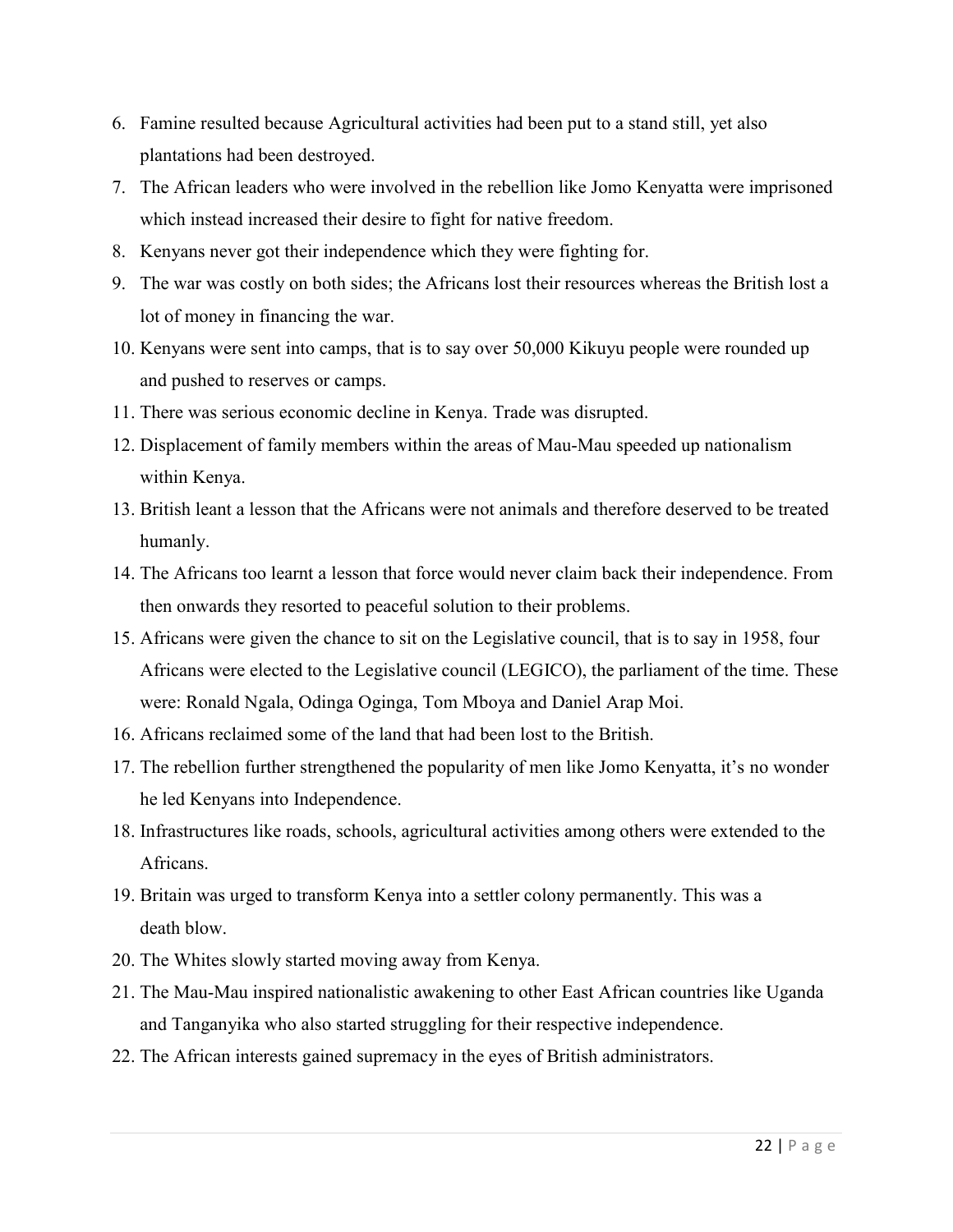# **CAREER AND ACHIEVEMENT OF JOMO KENYATTA IN THE STRUGGLE FOR INDEPENDENCE OF KENYA**

- 1. Kenyatta was born in 1894.
- 2. He was a Kikuyu by tribe.
- 3. Kenyatta received western education at first in Kenya but later he moved to England.
- 4. He was true sighted, determined and courageous.
- 5. He started involving himself in Kenyan politics as far back as 1922 when he participated in a protest against white domination.
- 6. Kenyatta eagerly joined the Kikuyu Association and he even became its secretary.
- 7. Kenyatta worked in the civil government of the British in Kenya.
- 8. Kenyatta's courage enabled him to start a news paper calledK.C.A which became vocal in fighting colonialism in Kenya.
- 9. Kenyatta went to England to present different topics about the suffering of Kenyan natives over land.
- 10. Kenyatta went to different European countries and Russia from where he got influenced with socialism.
- 11. Kenyatta was among the Africans who strongly protested against the Italian invasion of Ethiopia in 1935.
- 12. Jomo-Kenyatta had vowed not to shave his beards until Ethiopian soil had been vacated by the Italians.
- 13. In 1938, Kenyatta wrote an article called" Facing Mountain Kenya", in which he praised African culture, attacked British cultures and so on.
- 14. In. 1945, Kenyatta was among those who attended the Pan African Conference in Manchester where he met other strong African Nationalists like Nkrumah of Ghana.
- 15. From Manchester, Kenyatta came back a truly changed African Nationalist; he had learnt a lot from those interactions.
- 16. When Kenyatta came back in Kenya, he immediately joined the KAU which soon gave him its presidency in 1947.
- 17. Kenyatta encouraged teachers, students and other educated people to join the KAU.
- 18. When the Mau-Mau started in Kenya Kenyatta was implicated and there after, he was imprisoned.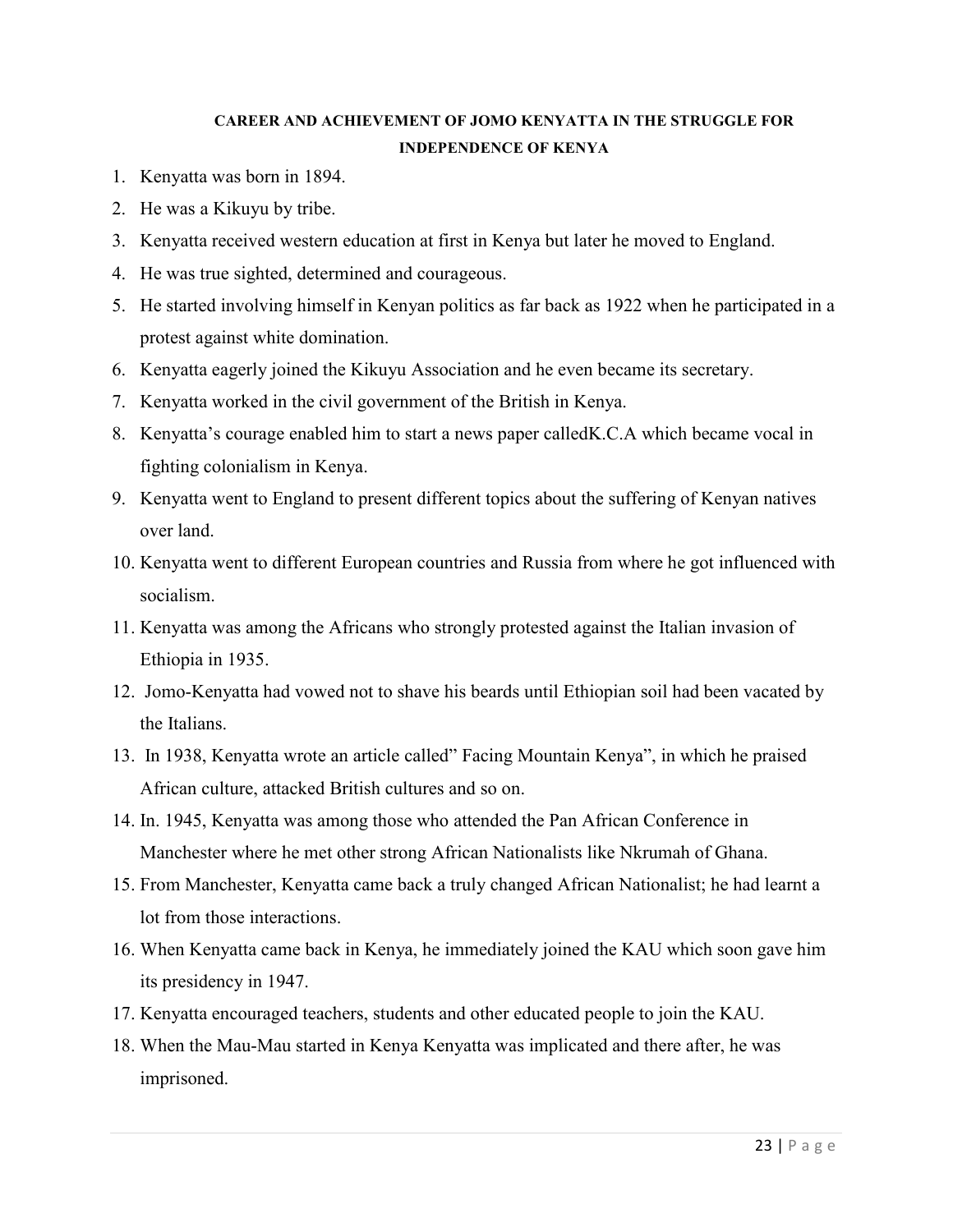- 19. KANU was formed while Kenyatta was still serving his sentence in prison.
- 20. When Kenyatta was released in around 1961, he took over leadership of KANU and gave it enthusiasm or vibrancy in its work.
- 21. He struggled for the last stages in Kenyan independence.
- 22. He became the first Kenyan Prime Minister on  $12<sup>th</sup>$ , December, 1964.

#### **THE KENYA AFRICAN NATIONAL UNION (KANU)**

- 1. KANU was formed in March 1960 by the majority of the African leaders who were in the Legislative Council.
- 2. The members elected its leader to be Jomo Kenyatta who was still in jail after being imprisoned for seven years because of leading the Mau Mau rebellion against the British rule.
- 3. James Gichuru was elected KANU's president to stand in for Jomo Kenyatta. His vice president was Jaramogi Oginga Odinga while Tom Mboya became the Secretary General.
- 4. The majority members of KANU were the Kikuyu and Luo, the biggest ethnic groups in Kenya. The Embu, Meru, Kamba and Kisii tribes were also members.
- 5. The members were both rural and urban dwellers.
- 6. KANU aimed at uniting Kenya in the final struggle for independence.
- 7. When elections were held in 1961, KANU won 19 seats against Kenya African Development Union (KADU) of Ngala 11 seats and New Kenya Party (NKP) of Blundell 4 seats.
- 8. KANU refused to form a government protesting the detention of Kenyatta.
- 9. KANU remained united without splitting. Jomo Kenyatta was released in August 1961 and in 1962; he was elected to the legislative council under the ticket of KANU.
- 10. Kenyatta's effort to make KANU and KADU unite failed. He then concentrated on the activities of KANU.
- 11. In February 1962, KANU under the leadership of Kenyatta attended the Second Lancaster Conference in London.
- 12. The second election was held in May 1963 and KANU won with 83 seats and the rest of the parties got 41 seats.
- 13. In June 1963, Kenya under KANU attained self rule also referred to as Madaraka with Jomo Kenyatta as a prime minister.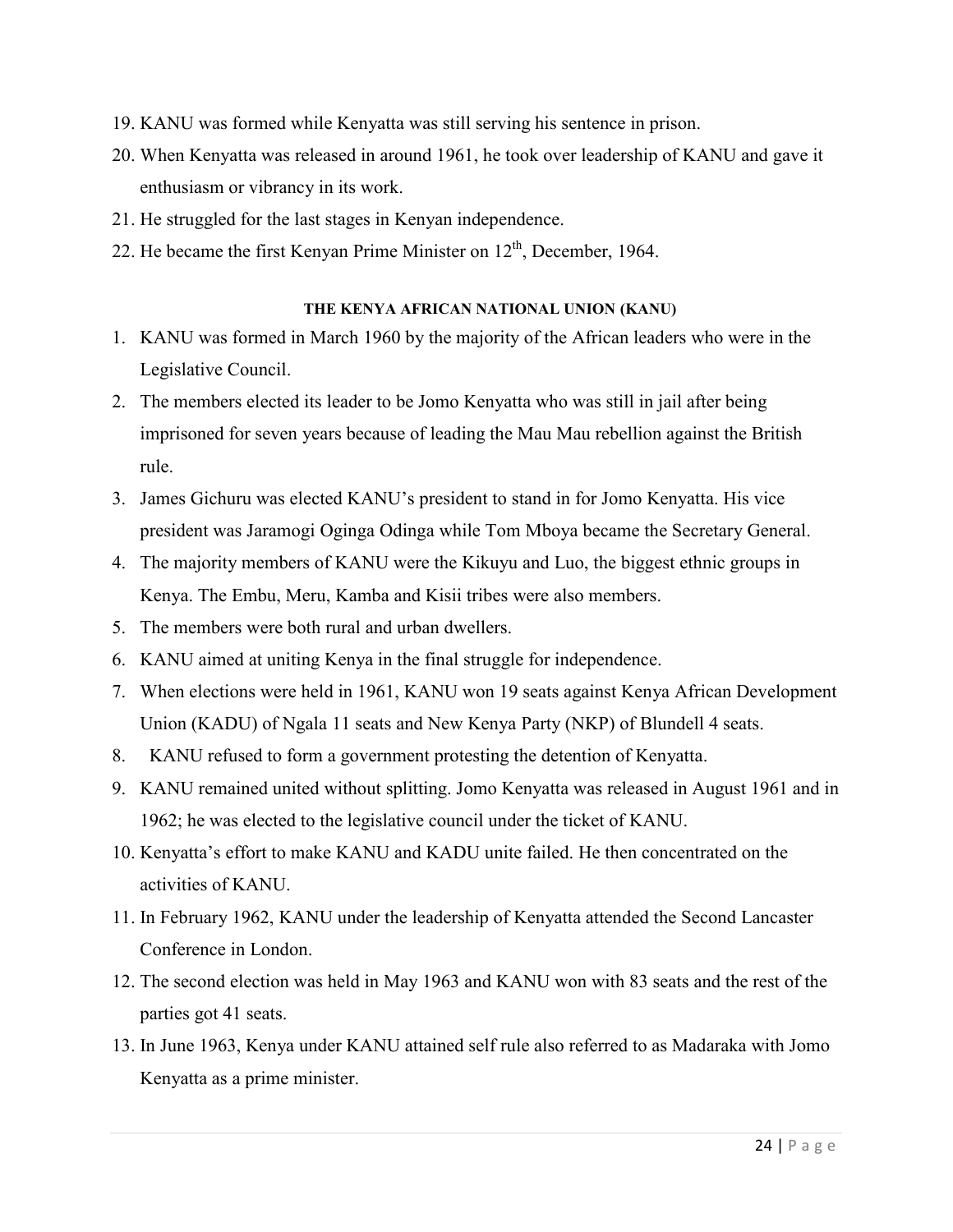- 14. On 1<sup>st</sup> December, 1963 Kenya got full independence also called Uhuru under the leadership of KANU headed by Jomo Kenyatta.
- 15. In 1964 KANU absorbed KADU and it became Kenya's only parliamentary party. Kenyatta therefore became the president of the republic of Kenya and Oginga Odinga as the vice president.

### **Revision questions**

- i. What delayed the rise of nationalism in Kenya?
- ii. What factors led to the rise of nationalism in Kenya?
- iii. Why was there the Mau-Mau uprising in Kenya.
- iv. Describe the course of Mau-Mau- rebellion.
- v. What were the effects of the Mau Mau?
- vi. Why did the African resistance of the 1950s Kenya against colonial rule fail?
- vii. Describe the career and achievement of Mzee Jomo Kenyatta in the struggle for the independence.
- viii. Describe the activities of Kenya African National Union (TANU) in the struggle for independence for Kenya.

#### **NATIONALISM IN TANZANIA**

#### **FACTORS FOR THE GROWTH OF NATIONALISM IN TANZANIA**

- 1. Nationalism refers to ones love for his country, it was the desire for East Africans to administer themselves thus it involved activities that aimed at gaining independence.
- 2. Swahili language that played a pivotal role or important role in uniting masses in Tanzania.
- 3. The rising of mass political parties such as TANU that united the Tanzanians for independence.
- 4. The inspirational role of Julius Nyerere who inspired and encouraged the Tanzanians to unite against the oppressive German rule.
- 5. The role of UNO and its assistance towards the independence struggle of Tanzanians.
- 6. The oppressive and exploitive German rule in Tanzania united the natives against the Germans as common enemies.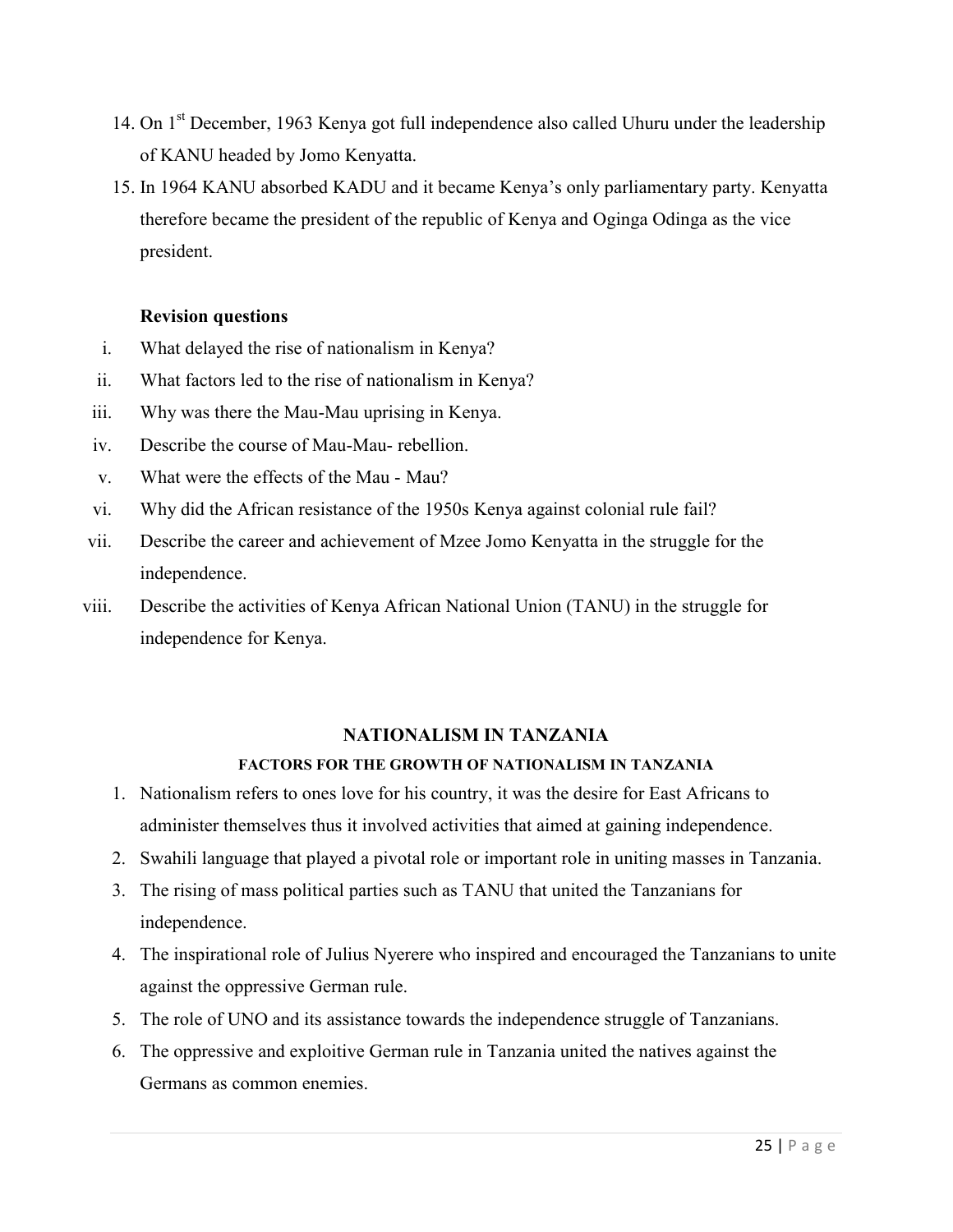- 7. Over taxation of the Tanzanians by the Germans also made them to develop Nationalism.
- 8. The taking away of African land by the Germans forced the Africans against them.
- 9. The example and inspiration got from the earlier Maji-Maji rebellion in Tanzania, though it was crushed, it later inspired the natives to rise up.
- 10. The role of trade unions in Tanzania, for example the Tanganyika African Association and Bukoba- Bahaya Association that collected people together.
- 11. Asian domination of Tanzania's economy brought unity among the natives against foreigners.
- 12. The inspiration provided by the Mau-Mau rebellion of 1952-1955 encouraged and motivated the people of Tanganyika.
- 13. The effects of World War II exposed the war veterans to better military tactics and the German weaknesses among other things that made them to mobilize the people of Tanganyika to rebel.
- 14. Western education obtained by people like Julius Nyerere made them to discover the exploitative tendencies of the Europeans.
- 15. Rise of vibrant men like Julius Nyerere who provided able leadership to those who were struggling for independence.
- 16. Improved transport and communication net works in most parts of Tanganyika.
- 17. The granting of independence to India and Pakistan in 1947 spread to Tanganyika in the 1950s when the war veterans demanded for independence.
- 18. The influence of the Egyptian revolution of 1952 encouraged the Kenyans.
- 19. The success of the Algerian revolution of 1954 onwards inspired Kenyans.
- 20. The early getting of independent by some African countries, for example Ghana in 1957.

# **WHY TANZANIA WAS ABLE TO GAIN OR GET HER INDEPENDENCE EARLIER THAN UGANDA OR ANY EAST AFRICAN COUNTRIES.**

- 1. Tanganyika attained her first self internal self government on  $1<sup>st</sup>$ , may 1961 with Mwalimu Julius Nyerere as the Prime Minister.
- 2. On 9<sup>th</sup>, December, 1961 Tanganyika became fully independent.
- 3. In 1962, Tanganyika became a republic with Julius Nyerere as its first President.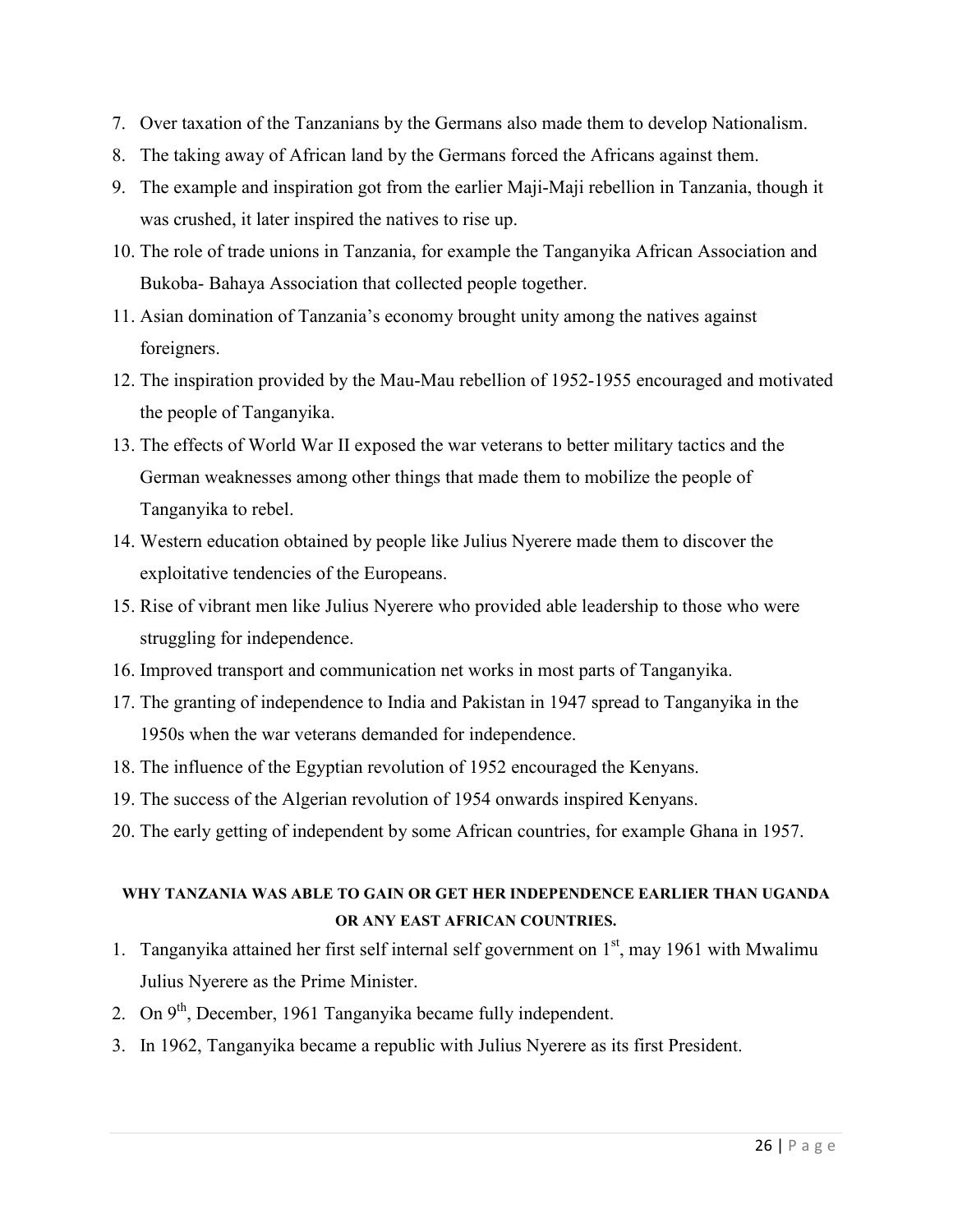4. In April 1964, Tanganyika mainland made a union with Zanzibar Island under Julius Nyerere and Abed Karume to give birth to a new country now called **Tanzania.** 

She was able to attain independence faster than any East African country or Uganda because of the following reasons.

- 5. Tanganyika had one important mass party that is say the Tanganyika African National Union (TANU) which was not the case with other African countries like Uganda.
- 6. Trade unions in Tanzania were stronger and more coordinated, for example Kilimanjaro Native Growers Association and Tanganyika African Association, among others.
- 7. The British system of administration, that is to say indirect rule thoroughly divided up people in Uganda but not Tanzania.
- 8. Having of one common language in Tanganyika, that is to say Kiswahili which was not in Uganda made the people of Tanganyika united and therefore, able to fight for their independence.
- 9. Serious land alienation in Tanzania by the Germans aroused nationalism in Tanzania earlier, this was not in Uganda.
- 10. The attractive and vibrant role of Mwalirnu Julius Nyerere that was not comparable to any nationalist in Uganda.
- 11. The arrogance and seclusion or isolation of Baganda who were at the peak in social, economic and political set up kept Uganda behind but not in Tanzania.
- 12. Uganda, one of the East African countries, for example never had scratching economic problems like Tanzania.
- 13. The influence of white settlers in Tanzania made colonialism more real, oppressive and exploitive in Tanzania but not in Uganda where no settler's areas were established.
- 14. Whereas Uganda was under the direct control of Britain after 1945, Tanzania was blessed for being just under the "UN" trusteeship council which UN, pressurized for the Independence of colonies.
- 15. In Uganda ethnicity and Tribalism was much serious than in Tanzania.

# **CAREER AND ACHIEVEMENTS OF JULIUS NYERERE IN TANGANYIKA'S INDEPENDENCE STRUGGLE**

1. Nyerere was born in March 1922.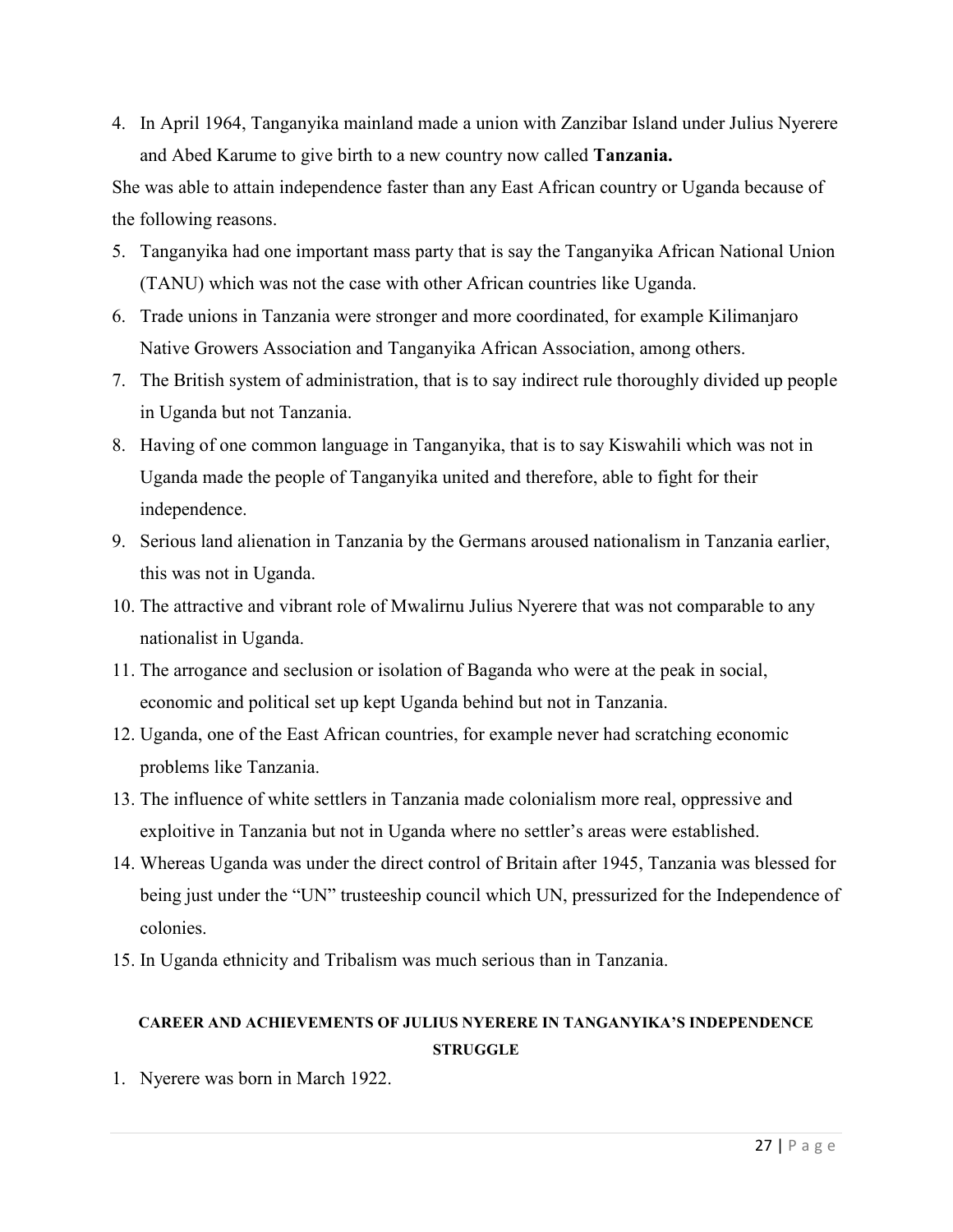- 2. He was a son of chief Burito, the father and Mugaya, the mother, all of a small tribe called Zanaki.
- 3. He was born in the village of Butiama South East of Lake Victoria.
- 4. Nyerere lived a rural life despite his chiefly background.
- 5. Nyerere tried to learn some leadership qualities from his father who was a chief.
- 6. He studied at Musoma Primary School.
- 7. He then went to Tabora government school for lower secondary, where he was appointed a prefect and discovered that the student leaders were given privileges, something which he never liked.
- 8. He went to Makerere college school in Uganda in 1945 where he obtained a Diploma in Education.
- 9. He taught for a while at St.Mary's Tabora, a school for the White Fathers.
- 10. Later, he left for further studies in Edinburg University of Scotland in 1949.
- 11. While in the University, Nyerere studied and learnt Economics, History and Philosophy.
- 12. He obtained a Master of Arts in History, Economics and Philosophy in 1952.
- 13. He went to Britain where he met several Pan-Africanists and discussed related to colonialism.
- 14. Nyerere's ambition was to lead a national struggle to free his people from colonialism
- 15. He returned to Tanzania in 1953.
- 16. In 1953, he was elected president of TAA, that is to say Tanganyika African Association.
- 17. In 1954, Nyerere renamed TAA into TANU (Tanganyika Africa National Union) which led to a number of politica1 changes.
- 18. Nyerere tried to unite the people of Tanganyika very seriously to achieve independence.
- 19. From 1955 to 1956, Nyerere visited the UNO headquarters in New York to look for international support for the liberation of Tanzania.
- 20. He was nominated to membership of Legislative Council in1957 but resigned because of low progress.
- 21. Between 1958 and 1959, he organised his party TANU for election of member to the Legislative Assembly.
- 22. In 1960 elections which were organised, TANU won 71 seats and Nyerere became the first Prime Minister.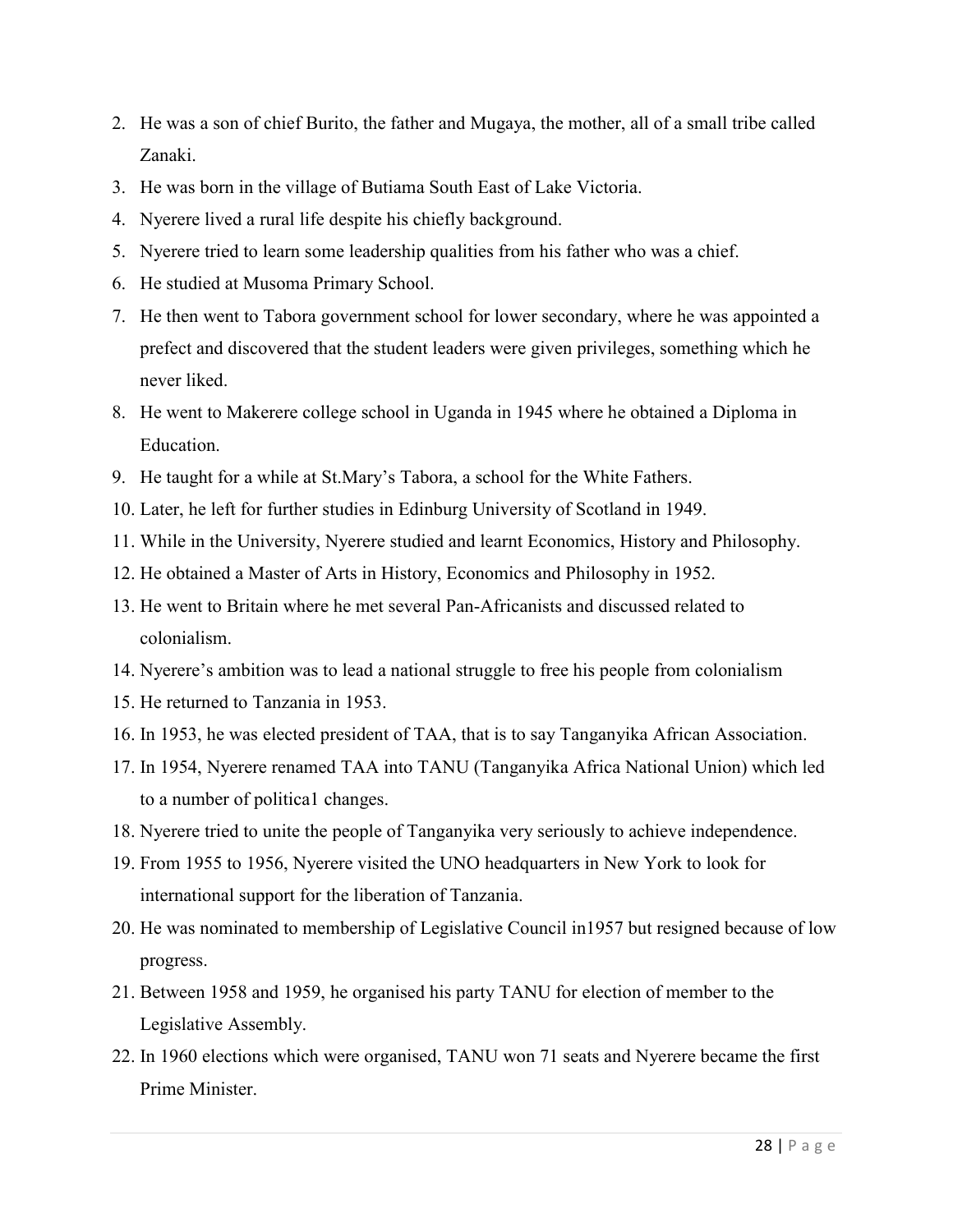23. He campaigned for the independence of Tanganyika which he achieved on  $9<sup>th</sup>$ , December 1961 almost by sole effort.

### **TANGANYIKA AFRICAN NATIONAL UNION (TANU) REASONS FOR THE FORMATION OF TANGANYIKA AFRICAN NATIONAL UNION (TANU)**

- 1. Tanganyika African National Union **(**TANU) originated from Tanganyika African Association (TAA) which was formed in 1922 by Martin Kayamba.
- 2. It was also called Saba -Saba.
- 3. TAA on its formation opened many branches all over Tanganyika and it was a national party by 1939.
- 4. Its members moved around in villages and urban centres in Tanganyika and rallied wide support among Africans.
- 5. The major concern of TAA was the slow progress in constitutional changes, as by 1951 there were only four Africans on the Executive council.
- 6. TAA was transformed into TANU on 7<sup>th</sup> July, 1954 in a conference held in Dar es Salaam by Julius Nyerere who had just returned from studies in Britain and was elected chairman of TAA.
- 7. It was therefore Julius Nyerere who turned TANU into a nationwide party after transforming it from TAA.
- 8. TANU therefore was a national fundamental mass national party that was not based on ethnic ground and the members consisted of educated Africans and rural peasants and miners.
- 9. TANU had clear role to ask for independence under majority African government. In its approach, it adopted non-violent means.
- 10. It was formed to prepare the people of Tanganyika for self rule and independence.
- 11. TANU was formed to fight against European exploitation of African resources like land, labour and minerals.
- 12. It would also struggle to bring national unity for all the people in Tanganyika.
- 13. TANU was supposed to fight against tribalism and destroy it.
- 14. It was formed to struggle for democratic government and to have representation in the both local district government and central government.
- 15. Under the colonial rule, there was racism and discrimination that TANU wanted to do away with.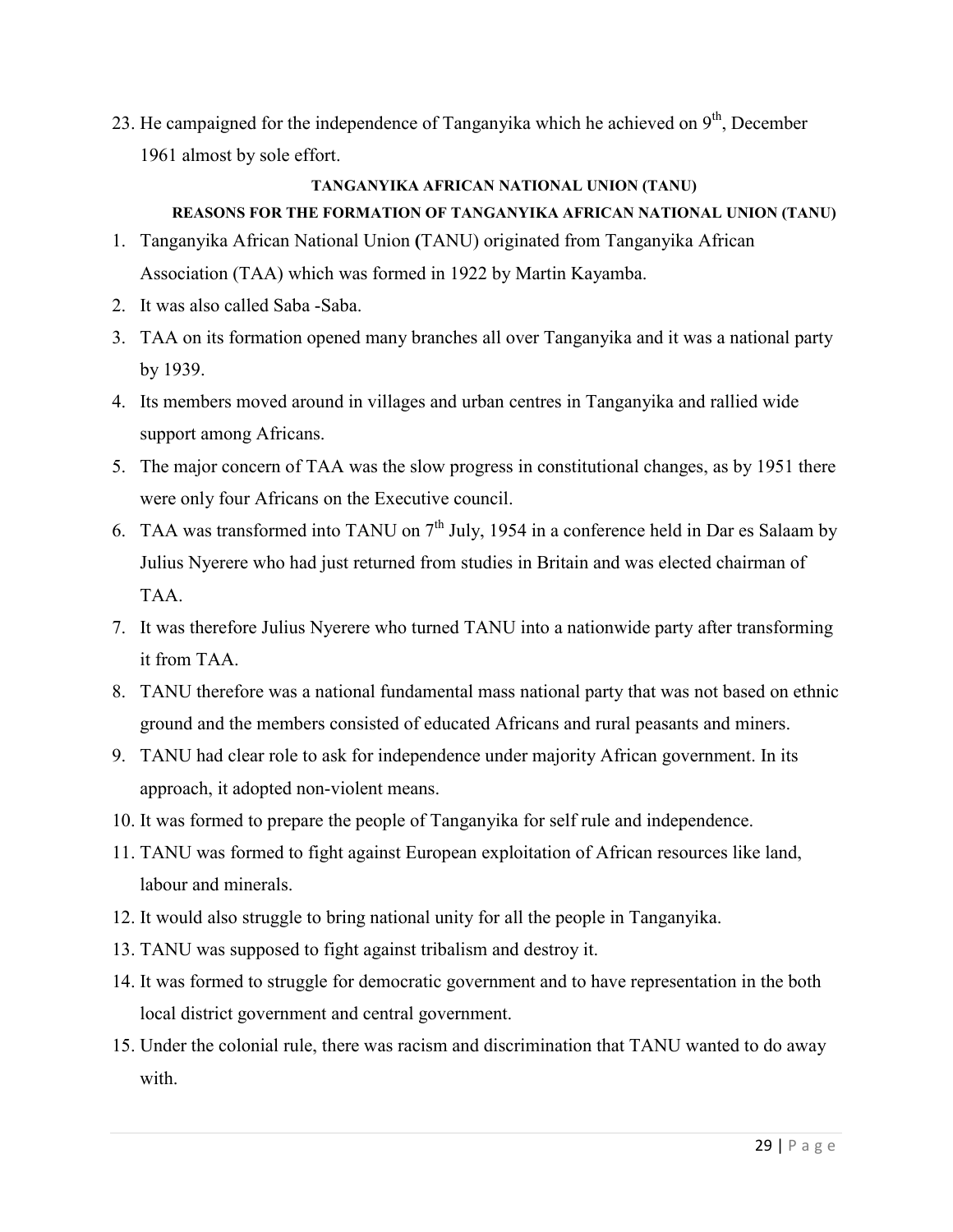- 16. TANU would also act as a mouth piece or platform for airing out African views against the white rule.
- 17. The Africans had been denied voting rights in Tanganyika. TANU was formed to fight for the extension of voting rights to the Africans.
- 18. TANU was formed to encourage the formation of trade unions to fight for the workers' rights.

#### **THE CONTRIBUTIONS OF TANU IN THE POLITICAL HISTORY OF TANGANYIKA**

- 1. Tanganyika African National Union **(**TANU) originated from Tanganyika African Association (TAA) which was formed in 1922 by Martin Kayamba.
- 2. It was also called Saba -Saba.
- 3. TAA on its formation opened many branches all over Tanganyika and it was a national party by 1939.
- 4. Its members moved around in villages and urban centres in Tanganyika and rallied wide support among Africans.
- 5. The major concern of TAA was the slow progress in constitutional changes as by 1951 there were only four Africans on the Executive council.
- 6. TAA was transformed into TANU on  $7<sup>th</sup>$  July, 1954 in a conference held in Dar es Salaam by Julius Nyerere who had just returned from studies in Britain and was elected chairman of TAA.
- 7. It was therefore Julius Nyerere who turned TANU into a nationwide party after transforming it from TAA.
- 8. TANU therefore was a national fundamental mass national party that was not based on ethnic ground and the members consisted of educated Africans and rural peasants and miners.
- 9. It made it clear that Tanganyika was an African territory and must be governed by majorly Africans.
- 10. Since Tanganyika was a mandate state under UN Trust Territories of the UN Trusteeship Council, TANU presented a report to the UNO visiting team proposing independence to Tanganyika.
- 11. Nyerere as the president of TANU visited the UN Secretariat in New York to explain TANU's aims. He pressed for support and in the end he won much sympathy and respect.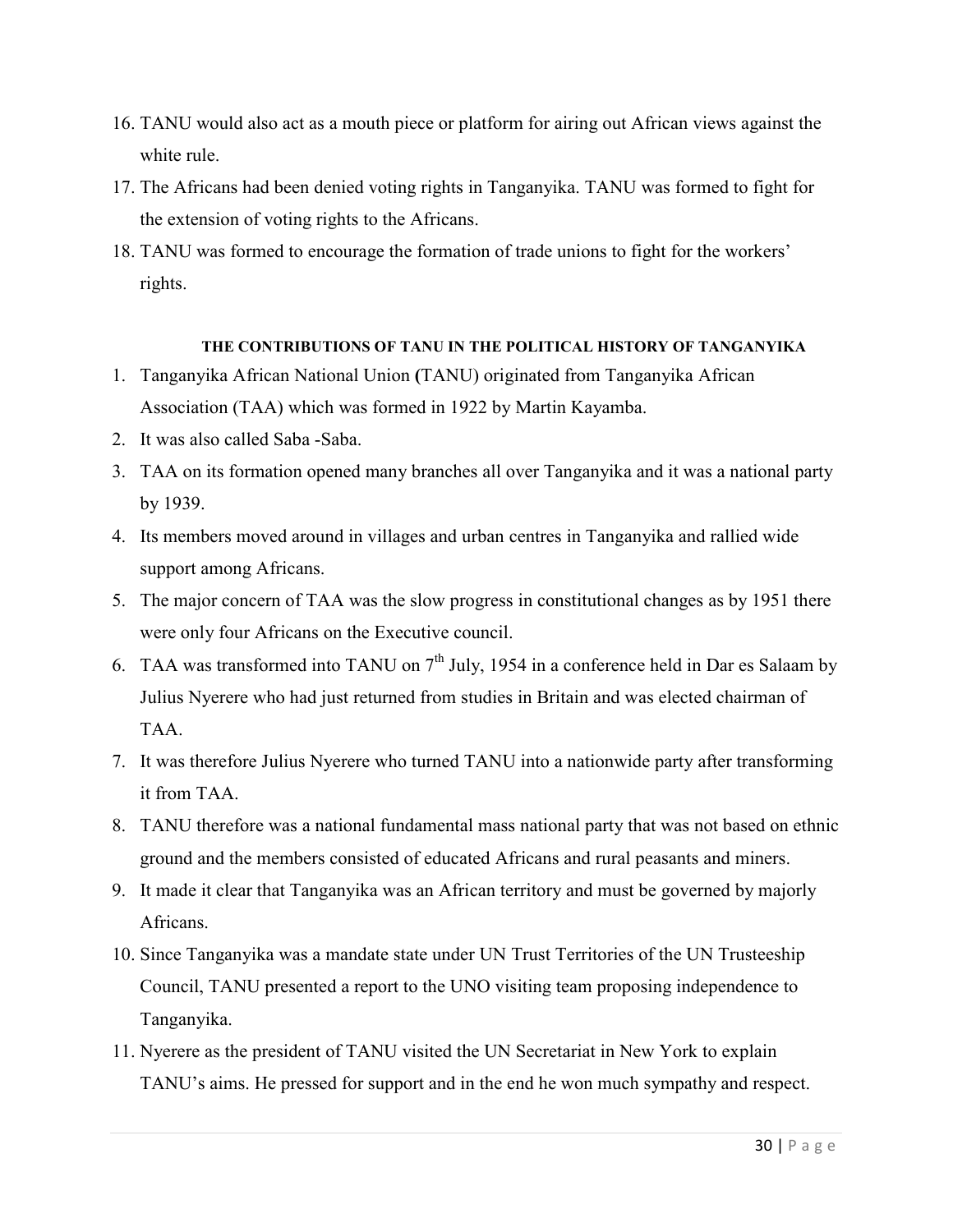- 12. TANU in 1957 demanded for independence within two years.
- 13. It demanded for elections reform of one man one vote which was rejected. Nyerere, its president then resigned his seat on the Legislative Council (LEGICO).
- 14. In 1958 elections TANU won a land slide victory to the LEGICO.
- 15. TANU got ministerial posts in 1959 when the British appointed five of its members to form part of the 12 man-council of ministers.
- 16. TANU also won the 1960 elections in which Nyerere became the Chief Minister.
- 17. It also brought national unity among the people of Tanganyika because it was a national party for both the educated and uneducated.
- 18. It worked closely with Governor Richard Turnbull to speed up the independence process for Tanganyika.
- 19. TANU requested for independence and on  $9<sup>th</sup>$  December, 1961 Tanganyika was granted.
- 20. It also campaigned for economic and social progress of Africans such as better wages and agricultural production.
- 21. TANU promoted education in Tanganyika.
- 22. It made most of the workers in the civil service to be Africans. Special training scheme was organise to make the Africans gain skills in work.
- 23. It promoted infrastructural development in Tanganyika, for example road development.
- 24. It mobilized for support from the trade unions.
- 25. Through its peaceful approach, it made the British government to carry out political and constitutional changes in Tanganyika.
- 26. Tanganyika became a one party state in 1963, under TANU.
- 27. Tanganyika united with Zanzibar to form Tanzania in 1964 under TANU.
- 28. TANU identified and cultivated a good leader, Julius Nyerere as a capable, hardworking, foresighted and devoted leader.
- 29. In 1977, TANU combined with Afro-Shiraz Party (a party in Zanzibar) to form Chama Chama Mapinduzi (CCM), Tanzania's ruling party.

# **PROBLEMS THAT NATIONALISTS FACED IN EAST AFRICA DURING THEIR STRUGGLE FOR INDEPENDENCE**

1. Lack of enough funds to carry out their activities in their respective countries.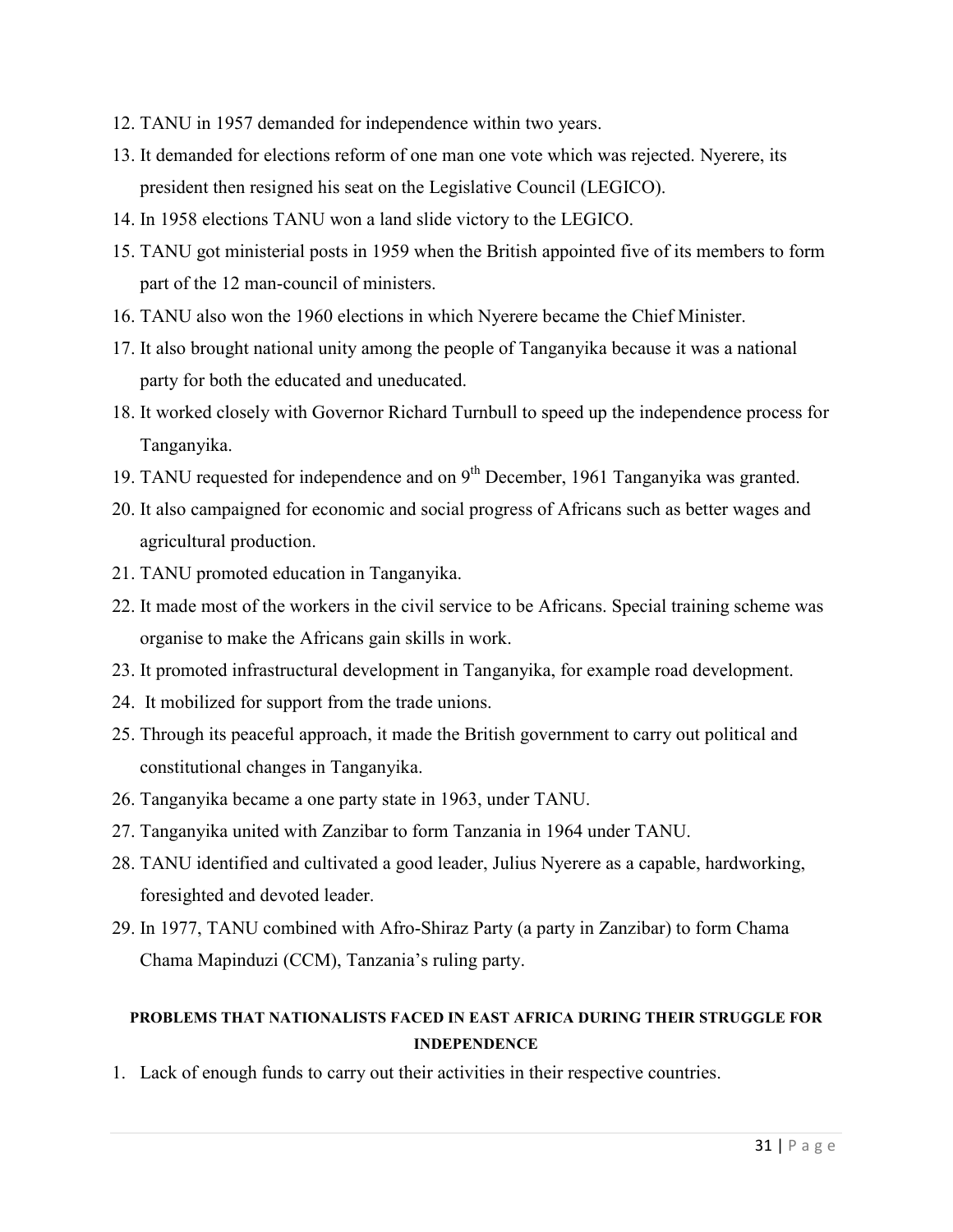- 2. Ethnicity was still strong in some countries, for example Uganda. this made it difficult to mobilize for a national cause.
- 3. The natives of East Africa were still too poor and therefore were pre-occupied with the need for money than political work.
- 4. Too many people were illiterate hence they could not easily understand the work of nationalists.
- 5. Inadequate communication net works in most East African countries.
- 6. Most of the natives of East Africa were rural dwellers who were less concerned with nationalistic struggles.
- 7. Malice and sabotage from colonial governments. They would ban trade unions and political parties.
- 8. The inferiority complex was still high among the East African people. They feared the whites greatly.
- 9. Leadership wrangles were too common among the nationalists and the small political parties formed.
- 10. Different political ideologies in the East African states made the Nationalists to loose concentration and one sense of direction, for example socialism against capitalism.
- 11. Religious differences, for example in Uganda people were divided up along religious lines.
- 12. Lack of proper organization and coordination among nationalists.
- 13. Foreign interference in their organization completely disorganized the Nationalists.
- 14. Limited supply of guns to be used against the colonialists where there was need to apply force.
- 15. Lack of a common language in Uganda's case failed the nationalists as they tried to sensitize people against their oppression by the whites.
- 16. The United Nations lacked vibrancy or zeal or eagerness towards the independence struggles in East Africa.

### **Revision questions**

- i. What factors led to the rise of nationalism in East Africa?
- ii. What factors led to the growth of nationalism in Tanzania?
- iii. Why was Tanzania able to get independence earlier than other East African country?